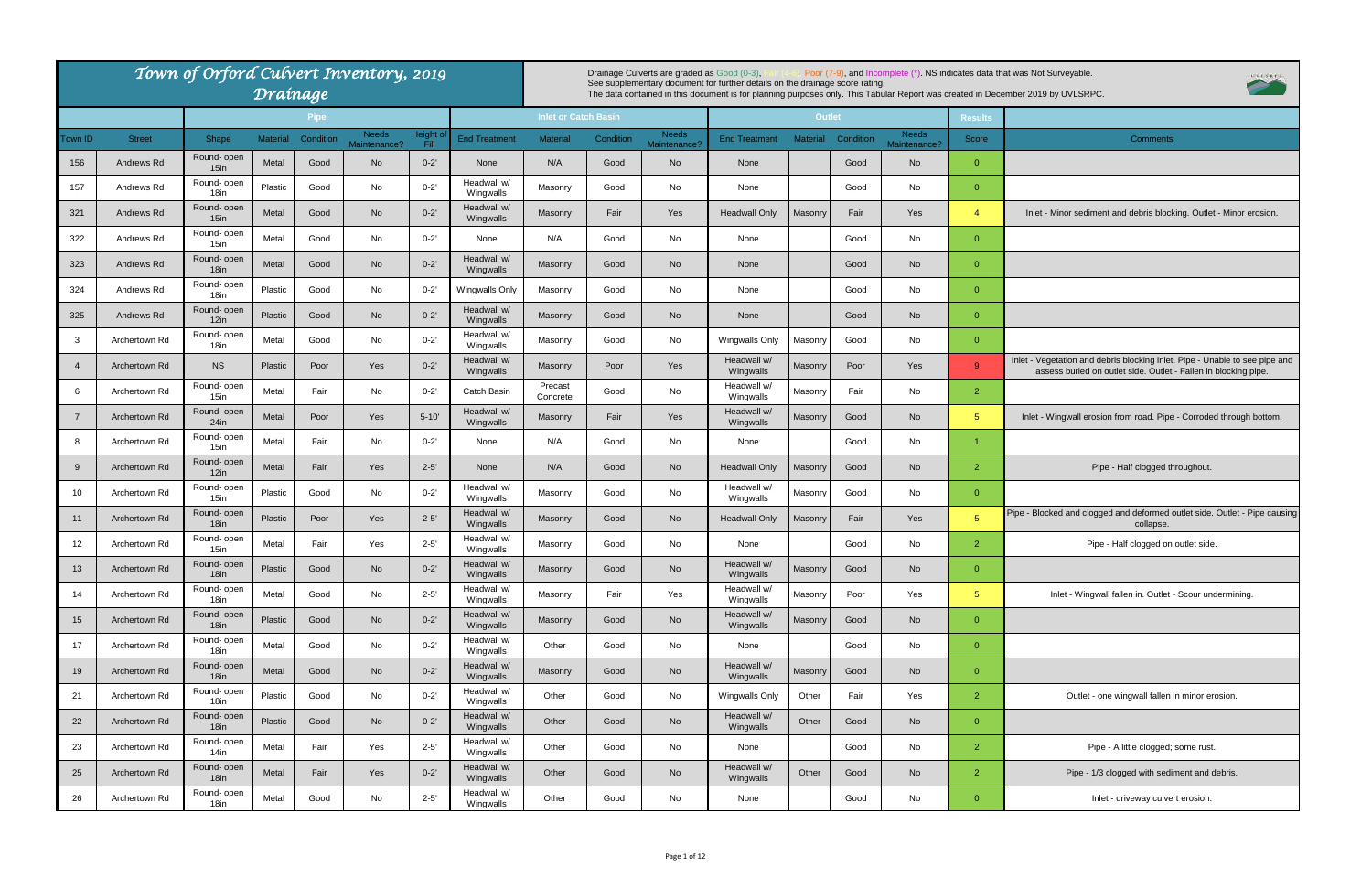|         |                 | Town of Orford Culvert Inventory, 2019 | Drainage        |             |                              |                    |                          |                             |           | Drainage Culverts are graded as Good (0-3), | See supplementary document for further details on the drainage score rating.<br>The data contained in this document is for planning purposes only. This Tabular Report was created in Dece |                 |           | Poor (7-9), and Incomplete (*). NS indicates data that |                      |
|---------|-----------------|----------------------------------------|-----------------|-------------|------------------------------|--------------------|--------------------------|-----------------------------|-----------|---------------------------------------------|--------------------------------------------------------------------------------------------------------------------------------------------------------------------------------------------|-----------------|-----------|--------------------------------------------------------|----------------------|
|         |                 |                                        |                 | <b>Pipe</b> |                              |                    |                          | <b>Inlet or Catch Basin</b> |           |                                             |                                                                                                                                                                                            | <b>Outlet</b>   |           |                                                        | <b>Results</b>       |
| Town ID | <b>Street</b>   | Shape                                  | <b>Material</b> | Condition   | <b>Needs</b><br>Maintenance? | Height of<br>Fill. | <b>End Treatment</b>     | <b>Material</b>             | Condition | <b>Needs</b><br>Maintenance?                | <b>End Treatment</b>                                                                                                                                                                       | <b>Material</b> | Condition | <b>Needs</b><br>Maintenance?                           | Score                |
| 27      | Archertown Rd   | Round- open<br>18 <sub>in</sub>        | <b>Plastic</b>  | Good        | <b>No</b>                    | $0 - 2'$           | Headwall w/<br>Wingwalls | Other                       | Good      | No                                          | Headwall w/<br>Wingwalls                                                                                                                                                                   | Other           | Good      | <b>No</b>                                              | $\overline{0}$       |
| 29      | Archertown Rd   | Round- open<br>18in                    | Metal           | Good        | No                           | $0 - 2'$           | Headwall w/<br>Wingwalls | Other                       | Good      | No                                          | Headwall w/<br>Wingwalls                                                                                                                                                                   | Other           | Good      | No                                                     | $\overline{0}$       |
| 30      | Archertown Rd   | Round- open<br>$15$ in                 | Metal           | Good        | <b>No</b>                    | $0 - 2'$           | Headwall w/<br>Wingwalls | Other                       | Good      | <b>No</b>                                   | <b>Headwall Only</b>                                                                                                                                                                       | Other           | Fair      | <b>Yes</b>                                             | $\overline{2}$       |
| 31      | Archertown Rd   | Round- open<br>18 <sub>in</sub>        | Metal           | Good        | No                           | $0 - 2'$           | Headwall w/<br>Wingwalls | Other                       | Fair      | No                                          | None                                                                                                                                                                                       |                 | Good      | No                                                     | $\mathbf{1}$         |
| 32      | Archertown Rd   | Round-open<br>18in                     | Metal           | Good        | <b>No</b>                    | $0 - 2'$           | Headwall w/<br>Wingwalls | Other                       | Good      | <b>No</b>                                   | Headwall w/<br>Wingwalls                                                                                                                                                                   | Other           | Good      | <b>No</b>                                              | $\overline{0}$       |
| 33      | Archertown Rd   | Round- open<br>18in                    | Metal           | Good        | No                           | $2 - 5'$           | Headwall w/<br>Wingwalls | Other                       | Good      | No                                          | Headwall w/<br>Wingwalls                                                                                                                                                                   | Other           | Good      | No                                                     | $\overline{0}$       |
| 34      | Archertown Rd   | Round-open<br>18 <sub>in</sub>         | Metal           | Good        | <b>No</b>                    | $2 - 5'$           | Headwall w/<br>Wingwalls | Other                       | Good      | <b>No</b>                                   | Headwall w/<br>Wingwalls                                                                                                                                                                   | Other           | Fair      | <b>Yes</b>                                             | $\overline{2}$       |
| 35      | Archertown Rd   | Round- open<br>18in                    | Metal           | Poor        | Yes                          | $2 - 5'$           | None                     | N/A                         | Fair      | Yes                                         | Headwall w/<br>Wingwalls                                                                                                                                                                   | Other           | Good      | No                                                     | 5 <sup>5</sup>       |
| 36      | Archertown Rd   | Round- open<br>18in                    | Metal           | Good        | <b>No</b>                    | $2 - 5'$           | Headwall w/<br>Wingwalls | Other                       | Good      | <b>No</b>                                   | Headwall w/<br>Wingwalls                                                                                                                                                                   | Other           | Fair      | <b>Yes</b>                                             | $\overline{2}$       |
| 37      | Archertown Rd   | Round- open<br>18in                    | Metal           | Good        | No                           | $0 - 2'$           | Headwall w/<br>Wingwalls | Other                       | Poor      | Yes                                         | Headwall w/<br>Wingwalls                                                                                                                                                                   | Other           | Good      | No                                                     | 3                    |
| 38      | Archertown Rd   | Round- open<br>18 <sub>in</sub>        | <b>Plastic</b>  | Good        | <b>No</b>                    | $2 - 5'$           | None                     | N/A                         | Good      | <b>No</b>                                   | Headwall w/<br>Wingwalls                                                                                                                                                                   | Other           | Good      | <b>No</b>                                              | $\overline{0}$       |
| 39      | Archertown Rd   | Round- open<br>18in                    | Metal           | Fair        | No                           | $2 - 5'$           | Headwall w/<br>Wingwalls | Other                       | Good      | No                                          | None                                                                                                                                                                                       |                 | Fair      | No                                                     | $\overline{2}$       |
| 40      | Archertown Rd   | Round- open<br>18 <sub>in</sub>        | <b>Plastic</b>  | Poor        | Yes                          | $0 - 2'$           | None                     | N/A                         | Good      | <b>No</b>                                   | Headwall w/<br>Wingwalls                                                                                                                                                                   | Other           | Fair      | <b>Yes</b>                                             | 5 <sup>5</sup>       |
| 41      | Archertown Rd   | Round- open<br>18in                    | Plastic         | Good        | No                           | $0 - 2'$           | <b>Wingwalls Only</b>    | Other                       | Good      | No                                          | Headwall w/<br>Wingwalls                                                                                                                                                                   | Other           | Good      | No                                                     | $\overline{0}$       |
| 43      | Archertown Rd   | Round- open<br>$16$ in                 | <b>Plastic</b>  | Good        | No                           | $0 - 2'$           | Headwall w/<br>Wingwalls | Other                       | Good      | <b>No</b>                                   | Headwall w/<br><b>Wingwalls</b>                                                                                                                                                            | Other           | Good      | <b>No</b>                                              | $\overline{0}$       |
| 292     | Archertown Rd   | Round- open<br>18in                    | Metal           | Good        | No                           | $0 - 2'$           | Headwall w/<br>Wingwalls | Other                       | Good      | No                                          | <b>Wingwalls Only</b>                                                                                                                                                                      | Other           | Fair      | No                                                     | $\blacktriangleleft$ |
| 295     | Archertown Rd   | Round- open<br>24in                    | Metal           | Fair        | <b>No</b>                    | $0 - 2'$           | Headwall w/<br>Wingwalls | Other                       | Good      | No                                          | Headwall w/<br>Wingwalls                                                                                                                                                                   | Other           | Good      | No                                                     | $\mathbf{1}$         |
| 297     | Archertown Rd   | Round- open<br>$15$ in                 | Plastic         | Fair        | Yes                          | $0 - 2'$           | Headwall w/<br>Wingwalls | Masonry                     | Good      | No                                          | Headwall w/<br>Wingwalls                                                                                                                                                                   | Masonry         | Good      | No                                                     | $\overline{2}$       |
| 193     | <b>Baker Rd</b> | Round- open<br>$24$ in                 | Metal           | Fair        | Yes                          | $0 - 2'$           | Headwall w/<br>Wingwalls | Other                       | Fair      | Yes                                         | <b>Headwall Only</b>                                                                                                                                                                       | Other           | Good      | No                                                     | $\overline{4}$       |
| 195     | Baker Rd        | Round- open<br>24in                    | Plastic         | Good        | No                           | $0 - 2'$           | Headwall w/<br>Wingwalls | Other                       | Good      | No                                          | <b>Wingwalls Only</b>                                                                                                                                                                      | Other           | Fair      | No                                                     | $\mathbf{1}$         |
| 196     | Baker Rd        | Round- open<br>18in                    | Plastic         | Fair        | Yes                          | $0 - 2'$           | Headwall w/<br>Wingwalls | Other                       | Good      | Yes                                         | Headwall w/<br>Wingwalls                                                                                                                                                                   | Other           | Poor      | Yes                                                    | $6^{\circ}$          |
| 197     | Baker Rd        | Round- open<br>18in                    | Metal           | Fair        | No                           | $0 - 2'$           | Headwall w/<br>Wingwalls | Other                       | Fair      | Yes                                         | None                                                                                                                                                                                       |                 | Poor      | Yes                                                    | $6^{\circ}$          |
| 198     | <b>Baker Rd</b> | Round- open<br>18 <sub>in</sub>        | Metal           | Fair        | No                           | $0 - 2'$           | Headwall w/<br>Wingwalls | Other                       | Fair      | <b>No</b>                                   | None                                                                                                                                                                                       |                 | Good      | No                                                     | $\overline{2}$       |
| 199     | Baker Rd        | Round- open<br>$12$ in                 | Metal           | Fair        | Yes                          | $0 - 2'$           | <b>Headwall Only</b>     | Other                       | Fair      | Yes                                         | <b>Headwall Only</b>                                                                                                                                                                       | Other           | Poor      | Yes                                                    | $\overline{7}$       |
| 200     | Baker Rd        | Round- open<br>$18$ in                 | Metal           | Good        | No                           | $0 - 2'$           | Headwall w/<br>Wingwalls | Other                       | Good      | No                                          | <b>Wingwalls Only</b>                                                                                                                                                                      | Other           | Good      | <b>No</b>                                              | $\overline{0}$       |
| 202     | Baker Rd        | Round- open<br>$15$ in                 | Metal           | Poor        | Yes                          | $0 - 2'$           | Headwall w/<br>Wingwalls | Other                       | Good      | No                                          | Headwall w/<br>Wingwalls                                                                                                                                                                   | Other           | Fair      | No                                                     | $\overline{4}$       |

at was Not Surveyable. UVLSRPC ember 2019 by UVLSRPC. Maintenance? Score Comments Outlet - Partially clogged and vegetation. Outlet - Partially fallen in erosion. Inlet - Fallen in. Pipe - Rusted through. Outlet - Headwall fallen in. Inlet - Displaced obstructing culvert. Pipe - Starting to rust. Outlet - Perched. Pipe - Collapse mid pipe blocking flow. Outlet - Some rock displacement. Pipe - Inlet of pipe eroded outlet looks rehabilitated. Pipe - Clogging throughout almost fully blocked on inlet side. Inlet - Minor erosion. Pipe - Clogged open height 16 inches. Inlet - Vegetation impacting flow. Pipe - Caving in the middle road damage in photos. Outlet - Erosion. Inlet - Minor erosion. Outlet - Erosion. Inlet - Erosion. Pipe - Pipe inlet deformed. Outlet - Headwall fallen in. Pipe - Bottom corroded out.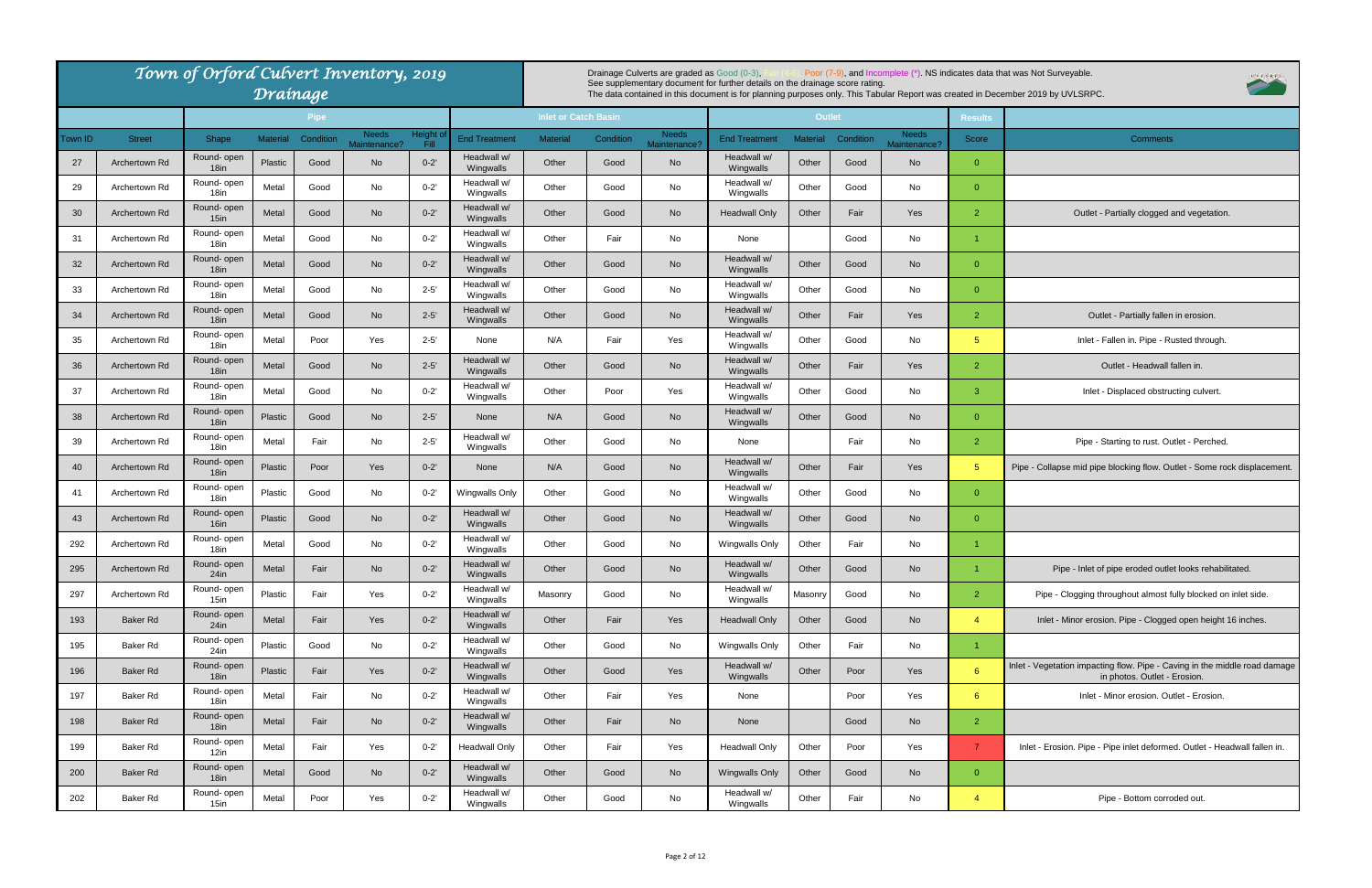Inlet - Buried. Pipe - Clogged on both ends cannot see pipe. Outlet - Blocked.

Pipe - Bottom eroded. Outlet - Fallen in and blocking outlet of pipe.

Outlet - Minor Erosion.

Outlet - Breaking apart large cracks risk of falling.

|         |                           | Town of Orford Culvert Inventory, 2019 |                 |             |                       |                    |                          |                             |           | Drainage Culverts are graded as Good (0-3), |                                                                              |                 |           |                              |                | Poor (7-9), and Incomplete (*). NS indicates data that was Not Surveyable.                                                      |
|---------|---------------------------|----------------------------------------|-----------------|-------------|-----------------------|--------------------|--------------------------|-----------------------------|-----------|---------------------------------------------|------------------------------------------------------------------------------|-----------------|-----------|------------------------------|----------------|---------------------------------------------------------------------------------------------------------------------------------|
|         |                           |                                        | Drainage        |             |                       |                    |                          |                             |           |                                             | See supplementary document for further details on the drainage score rating. |                 |           |                              |                | The data contained in this document is for planning purposes only. This Tabular Report was created in December 2019 by UVLSRPC. |
|         |                           |                                        |                 | <b>Pipe</b> |                       |                    |                          | <b>Inlet or Catch Basin</b> |           |                                             |                                                                              | <b>Outlet</b>   |           |                              | <b>Results</b> |                                                                                                                                 |
| Town ID | <b>Street</b>             | Shape                                  | <b>Material</b> | Condition   | Needs<br>Maintenance? | Height of<br>Fill. | End Treatment            | <b>Material</b>             | Condition | <b>Needs</b><br>Maintenance?                | <b>End Treatment</b>                                                         | <b>Material</b> | Condition | <b>Needs</b><br>Maintenance? | Score          | <b>Comments</b>                                                                                                                 |
| 338     | Baker Rd                  | Round- open<br>18 <sub>in</sub>        | Plastic         | Good        | <b>No</b>             | $2 - 5'$           | Headwall w/<br>Wingwalls | Other                       | Good      | <b>No</b>                                   | None                                                                         |                 | Fair      | <b>No</b>                    | $\mathbf{1}$   |                                                                                                                                 |
| 339     | Baker Rd                  | Round- open<br>18 <sub>in</sub>        | Plastic         | Good        | No                    | $0 - 2'$           | Headwall w/<br>Wingwalls | Other                       | Fair      | Yes                                         | None                                                                         |                 | Good      | No                           | 2 <sup>1</sup> | Inlet - Head wall in danger o                                                                                                   |
| 349     | Baker Rd                  | Round-open<br>$24$ in                  | Metal           | Poor        | Yes                   | $0 - 2'$           | Headwall w/<br>Wingwalls | Other                       | Fair      | Yes                                         | <b>Wingwalls Only</b>                                                        | Other           | Fair      | <b>No</b>                    | $6^{\circ}$    | Inlet - Minor erosion. Pipe - Pi                                                                                                |
| 281     | Bean Brook Rd             | Round-open<br>$15$ in                  | Metal           | Fair        | Yes                   | $0 - 2'$           | Headwall w/<br>Wingwalls | Masonry                     | Good      | No                                          | <b>Headwall Only</b>                                                         | Masonry         | Fair      | Yes                          | $\overline{4}$ | Pipe - Clogged 3/4. Outlet -                                                                                                    |
| 282     | Bean Brook Rd             | <b>NS</b>                              |                 | Poor        | Yes                   | $0 - 2'$           | None                     | N/A                         | Poor      | Yes                                         | None                                                                         |                 | Poor      | Yes                          | 9 <sup>°</sup> | Inlet - Buried. Pipe - Clogged on both ends<br>Blocked.                                                                         |
| 283     | Bean Brook Rd             | Round- open<br>12in                    | Plastic         | Good        | No                    | $0 - 2'$           | <b>Headwall Only</b>     | Masonry                     | Good      | No                                          | Headwall w/<br>Wingwalls                                                     | Masonry         | Good      | No                           | $\overline{0}$ |                                                                                                                                 |
| 284     | Bean Brook Rd             | Round- open<br>$15$ in                 | Metal           | Good        | <b>No</b>             | $0 - 2'$           | None                     | N/A                         | Good      | <b>No</b>                                   | None                                                                         |                 | Good      | <b>No</b>                    | $\overline{0}$ |                                                                                                                                 |
| 285     | Bean Brook Rd             | Round- open<br>12in                    | Plastic         | Good        | No                    | $0 - 2'$           | Headwall w/<br>Wingwalls | Masonry                     | Good      | No                                          | Headwall w/<br>Wingwalls                                                     | Masonry         | Good      | No                           | $\overline{0}$ |                                                                                                                                 |
| 286     | Bean Brook Rd             | Round- open<br>$15$ in                 | Plastic         | Good        | <b>No</b>             | $0 - 2'$           | Headwall w/<br>Wingwalls | Masonry                     | Good      | No                                          | <b>Wingwalls Only</b>                                                        | Masonry         | Good      | <b>No</b>                    | $\overline{0}$ |                                                                                                                                 |
| 53      | <b>Blackberry Hill Rd</b> | Round- open<br>$24$ in                 | Plastic         | Good        | No                    | $0 - 2'$           | Headwall w/<br>Wingwalls | Other                       | Good      | No                                          | <b>Wingwalls Only</b>                                                        | Other           | Good      | No                           | $\overline{0}$ |                                                                                                                                 |
| 54      | <b>Blackberry Hill Rd</b> | Round- open<br>18 <sub>in</sub>        | Plastic         | Good        | <b>No</b>             | $0 - 2'$           | Headwall w/<br>Wingwalls | Other                       | Good      | <b>No</b>                                   | None                                                                         |                 | Good      | <b>No</b>                    | $\overline{0}$ |                                                                                                                                 |
| 55      | <b>Blackberry Hill Rd</b> | Round- open<br>18 <sub>in</sub>        | Plastic         | Good        | No                    | $0 - 2'$           | Headwall w/<br>Wingwalls | Other                       | Good      | No                                          | None                                                                         |                 | Good      | No                           | $\overline{0}$ |                                                                                                                                 |
| 56      | <b>Blackberry Hill Rd</b> | Round- open<br>12in                    | Metal           | Poor        | Yes                   | $0 - 2'$           | Headwall w/<br>Wingwalls | Other                       | Fair      | <b>No</b>                                   | Headwall w/<br>Wingwalls                                                     | Other           | Poor      | Yes                          | $\overline{7}$ | Pipe - Bottom eroded. Outlet - Fallen in ar                                                                                     |
| 57      | <b>Blackberry Hill Rd</b> | Round-open<br>18in                     | Plastic         | Good        | No                    | $0 - 2'$           | None                     | N/A                         | Good      | No                                          | None                                                                         |                 | Good      | No                           | $\overline{0}$ |                                                                                                                                 |
| 58      | <b>Blackberry Hill Rd</b> | Round- open<br>$18$ in                 | Metal           | Good        | <b>No</b>             | $0 - 2'$           | Headwall w/<br>Wingwalls | Masonry                     | Good      | <b>No</b>                                   | Headwall w/<br>Wingwalls                                                     | Masonry         | Good      | <b>No</b>                    | $\mathbf{0}$   |                                                                                                                                 |
| 59      | <b>Blackberry Hill Rd</b> | Round- open<br>18in                    | Plastic         | Good        | No.                   | $0 - 2'$           | Headwall w/<br>Wingwalls | Masonry                     | Good      | No                                          | None                                                                         |                 | Good      | No                           | $\overline{0}$ |                                                                                                                                 |
| 60      | <b>Blackberry Hill Rd</b> | Round- open<br>$15$ in                 | Metal           | Good        | <b>No</b>             | $0 - 2'$           | None                     | N/A                         | Good      | <b>No</b>                                   | Headwall w/<br>Wingwalls                                                     | Masonry         | Fair      | Yes                          | $\overline{2}$ | Outlet - Minor Erosio                                                                                                           |
| 61      | <b>Blackberry Hill Rd</b> | Round- open<br>18in                    | Metal           | Good        | No                    | $0 - 2'$           | Headwall w/<br>Wingwalls | Masonry                     | Good      | No                                          | Headwall w/<br>Wingwalls                                                     | Masonry         | Good      | No                           | $\overline{0}$ |                                                                                                                                 |
| 296     | <b>Blackberry Hill Rd</b> | Round- open<br>12in                    | Metal           | Good        | No                    | $0 - 2'$           | <b>Headwall Only</b>     | Other                       | Good      | <b>No</b>                                   | <b>Headwall Only</b>                                                         | Other           | Good      | <b>No</b>                    | $\overline{0}$ |                                                                                                                                 |
| 49      | Brook Rd                  | Round- open<br>12in                    | Metal           | Good        | No                    | $0 - 2'$           | Headwall w/<br>Wingwalls | Concrete                    | Good      | No                                          | Headwall w/<br>Wingwalls                                                     | Concrete        | Poor      | Yes                          | 3 <sup>7</sup> | Outlet - Breaking apart large crac                                                                                              |
| 312     | Brook Rd                  | <b>NS</b>                              | Metal           | Poor        | Yes                   | $2 - 5'$           | Headwall w/<br>Wingwalls | Masonry                     | Fair      | Yes                                         | Headwall w/<br>Wingwalls                                                     | Masonry         | Good      | <b>No</b>                    | 5 <sup>5</sup> | Inlet - Sediment and rocks obstructing inlet<br>clogged with rock and se                                                        |
| 301     | Creamery Rd               | Round- open<br>18 <sub>in</sub>        | Metal           | Good        | No                    | $0 - 2'$           | Headwall w/<br>Wingwalls | Masonry                     | Good      | No                                          | None                                                                         |                 | Good      | No                           | $\overline{0}$ |                                                                                                                                 |
| 48      | Dublin Rd                 | Round- open<br>$15$ in                 | Metal           | Fair        | Yes                   | $0 - 2'$           | None                     | N/A                         | Good      | <b>No</b>                                   | None                                                                         |                 | Good      | <b>No</b>                    | $\overline{2}$ | Pipe - Sediment throughout ha,f o                                                                                               |
| 265     | Dublin Rd                 | Round- open<br>$15$ in                 | Metal           | Good        | No                    | $0 - 2'$           | Headwall w/<br>Wingwalls | Masonry                     | Fair      | Yes                                         | Headwall w/<br>Wingwalls                                                     | Masonry         | Good      | No                           | 2 <sup>2</sup> | Inlet - Erosion risk of co                                                                                                      |
| 266     | Dublin Rd                 | Round- open<br>$15$ in                 | Metal           | Good        | <b>No</b>             | $5 - 10'$          | Headwall w/<br>Wingwalls | Masonry                     | Poor      | Yes                                         | None                                                                         |                 | Fair      | Yes                          | 5 <sup>1</sup> | Inlet - Fallen in blocking inlet. Outlet - Erosion a<br>toward road.                                                            |
| 268     | Dublin Rd                 | Round- open<br>15in                    | Metal           | Fair        | No                    | $0 - 2'$           | Headwall w/<br>Wingwalls | Masonry                     | Fair      | No                                          | Headwall w/<br>Wingwalls                                                     | Masonry         | Fair      | Yes                          | $\overline{4}$ | Outlet - Erosion.                                                                                                               |

Inlet - Sediment and rocks obstructing inlet. Pipe - Pipe is completely clogged with rock and sediment.

Pipe - Sediment throughout ha,f clogged at outlet.

Inlet - Erosion risk of collapse.

Inlet - Fallen in blocking inlet. Outlet - Erosion all around culvert eating back toward road.

UVLSRPC

Inlet - Head wall in danger of falling in.

Inlet - Minor erosion. Pipe - Pipe corroded.

Pipe - Clogged 3/4. Outlet - Falling in.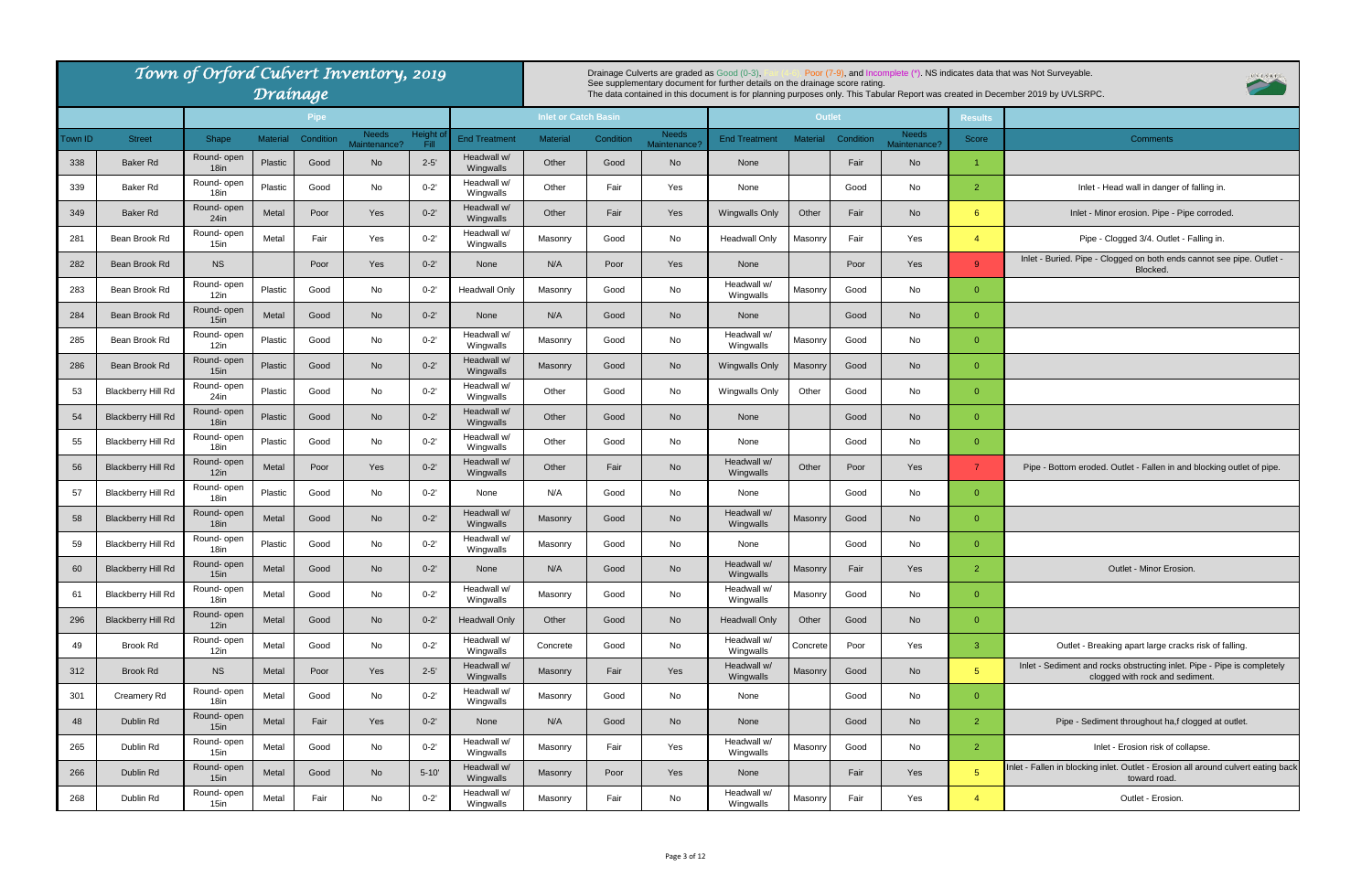Inlet - Vegetation blocking. Pipe - Cannot measure. 3/4 clogged throughout. Outlet - Sediment build pup.

Inlet - Sediment and debris obstructing. Pipe - Cannot see pipe buried. Outlet - Cannot see culvert or outlet buried.

Inlet - Looks like there used to be something here.

Pipe - Half clogged on outlet side. Outlet - Erosion risk of falling in.

Inlet - fallen in. Pipe - Large road crack. Outlet - Medium erosion.

Inlet - Erosion backing to the road. Outlet - erosion fallen in.

Pipe - Corroded on the bottom. Outlet - scour undermining risk of falling.

Pipe - Deformed on inlet and corrosion throughout, half clogged at outlet.

|         |                         | Town of Orford Culvert Inventory, 2019 | Drainage        |             |                              |                   |                          |                             |           | Drainage Culverts are graded as Good (0-3), | See supplementary document for further details on the drainage score rating. |                 |           |                              |                | Poor (7-9), and Incomplete (*) NS indicates data that was Not Surveyable.<br>The data contained in this document is for planning purposes only. This Tabular Report was created in December 2019 by UVLSRPC. |
|---------|-------------------------|----------------------------------------|-----------------|-------------|------------------------------|-------------------|--------------------------|-----------------------------|-----------|---------------------------------------------|------------------------------------------------------------------------------|-----------------|-----------|------------------------------|----------------|--------------------------------------------------------------------------------------------------------------------------------------------------------------------------------------------------------------|
|         |                         |                                        |                 | <b>Pipe</b> |                              |                   |                          | <b>Inlet or Catch Basin</b> |           |                                             |                                                                              | <b>Outlet</b>   |           |                              | <b>Results</b> |                                                                                                                                                                                                              |
| Town ID | <b>Street</b>           | Shape                                  | <b>Material</b> | Condition   | <b>Needs</b><br>Maintenance? | Height o<br>Fill. | <b>End Treatment</b>     | <b>Material</b>             | Condition | <b>Needs</b><br>Maintenance                 | <b>End Treatment</b>                                                         | <b>Material</b> | Condition | <b>Needs</b><br>Maintenance? | Score          | <b>Comments</b>                                                                                                                                                                                              |
| 298     | Dublin Rd Ext           | <b>NS</b>                              |                 | Poor        | Yes                          |                   | <b>NS</b>                |                             | Poor      | Yes                                         | <b>Headwall Only</b>                                                         | Masonry         | Good      | No                           | $6^{\circ}$    | Inlet - Buried and vegetation. Pipe - Fully clogged                                                                                                                                                          |
| 203     | East Cemetery Rd        | Round- open<br>$15$ in                 | Metal           | Good        | No                           | $0 - 2'$          | Headwall w/<br>Wingwalls | Masonry                     | Good      | No                                          | None                                                                         |                 | Good      | No                           | $\overline{0}$ |                                                                                                                                                                                                              |
| 204     | East Cemetery Rd        | <b>NS</b>                              | Metal           | Poor        | Yes                          | $0 - 2'$          | None                     | N/A                         | Fair      | <b>Yes</b>                                  | None                                                                         |                 | Fair      | Yes                          | $\overline{7}$ | Inlet - Vegetation blocking. Pipe - Cannot measure. 3/4 o<br>Outlet - Sediment build pup.                                                                                                                    |
| 205     | East Cemetery Rd        | Round- open<br>18 <sub>in</sub>        | Metal           | Good        | No                           | $0 - 2'$          | None                     | N/A                         | Good      | No                                          | None                                                                         |                 | Fair      | Yes                          | 2              | Outlet - Road debris blocking outlet.                                                                                                                                                                        |
| 206     | East Cemetery Rd        | Round-open<br>18in                     | <b>Metal</b>    | Good        | <b>No</b>                    | $0 - 2'$          | Headwall w/<br>Wingwalls | Masonry                     | Good      | <b>No</b>                                   | Headwall w/<br>Wingwalls                                                     | Masonry         | Good      | No                           | $\Omega$       |                                                                                                                                                                                                              |
| 207     | East Cemetery Rd        | Round- open<br>$24$ in                 | Metal           | Good        | No                           | $0 - 2'$          | Headwall w/<br>Wingwalls | Masonry                     | Good      | No                                          | Headwall w/<br>Wingwalls                                                     | Masonry         | Good      | No                           | $\mathbf{0}$   |                                                                                                                                                                                                              |
| 208     | East Cemetery Rd        | Round- open<br>18in                    | Plastic         | Good        | <b>No</b>                    | $0 - 2'$          | Headwall w/<br>Wingwalls | Masonry                     | Good      | <b>No</b>                                   | None                                                                         |                 | Good      | No                           | $\mathbf{0}$   |                                                                                                                                                                                                              |
| 209     | East Cemetery Rd        | Round- open<br>13in                    | Metal           | Good        | No                           | $2 - 5'$          | Headwall w/<br>Wingwalls | Masonry                     | Good      | No                                          | None                                                                         |                 | Fair      | Yes                          | 2              | Outlet - Moderate erosion.                                                                                                                                                                                   |
| 210     | East Cemetery Rd        | Round-open<br>24in                     | Metal           | Good        | <b>No</b>                    | $0 - 2'$          | <b>Wingwalls Only</b>    | Masonry                     | Good      | <b>No</b>                                   | Headwall w<br>Wingwalls                                                      | Masonry         | Good      | <b>No</b>                    | $\Omega$       |                                                                                                                                                                                                              |
| 211     | East Cemetery Rd        | <b>NS</b>                              |                 |             |                              |                   | None                     | N/A                         | Fair      | Yes                                         | <b>NS</b>                                                                    |                 |           |                              | $\star$        | Inlet - Sediment and debris obstructing. Pipe - Cannot<br>Outlet - Cannot see culvert or outlet buri                                                                                                         |
| 340     | East Cemetery Rd        | Round- open<br>12in                    | Metal           | Good        | <b>No</b>                    | $0 - 2'$          | Headwall w/<br>Wingwalls | Masonry                     | Good      | No                                          | Headwall w/<br>Wingwalls                                                     | Masonry         | Good      | No                           | $\mathbf{0}$   |                                                                                                                                                                                                              |
| 341     | East Cemetery Rd        | Round- open<br>18in                    | Metal           | Good        | No                           | $0 - 2'$          | Headwall w/<br>Wingwalls | Masonry                     | Good      | No                                          | Headwall w/<br>Wingwalls                                                     | Masonry         | Fair      | Yes                          | 2 <sup>2</sup> | Outlet - Minor erosion and scour.                                                                                                                                                                            |
| 342     | <b>East Cemetery Rd</b> | <b>NS</b>                              |                 |             |                              |                   | <b>NS</b>                |                             |           |                                             |                                                                              |                 |           |                              |                | Inlet - Looks like there used to be something                                                                                                                                                                |
| 326     | Forrest Tallman Rd      | <b>NS</b>                              |                 |             |                              |                   | <b>NS</b>                |                             | Poor      | Yes                                         | <b>NS</b>                                                                    |                 |           |                              |                | Inlet - Completely buried on both sides                                                                                                                                                                      |
| 327     | Forrest Tallman Rd      | Round- open<br>18 <sub>in</sub>        | Metal           | Good        | <b>NO</b>                    | $0 - 2'$          | <b>Wingwalls Only</b>    | Masonry                     | Good      | <b>No</b>                                   | None                                                                         |                 | Good      | No                           | $\mathbf{0}$   |                                                                                                                                                                                                              |
| 269     | Grimes Hill Rd          | Round- open<br>18in                    | Metal           | Fair        | Yes                          | $0 - 2'$          | Headwall w/<br>Wingwalls | Masonry                     | Good      | No                                          | Headwall w/<br>Wingwalls                                                     | Masonry         | Fair      | Yes                          | $\overline{4}$ | Pipe - Half clogged on outlet side. Outlet - Erosion r                                                                                                                                                       |
| 270     | Grimes Hill Rd          | Round- open<br>18in                    | Metal           | Good        | <b>No</b>                    | $2 - 5'$          | <b>Wingwalls Only</b>    | Masonry                     | Fair      | Yes                                         | Headwall w/<br>Wingwalls                                                     | Masonry         | Fair      | Yes                          | $\overline{4}$ | Inlet - fallen in. Pipe - Large road crack. Outlet - Me                                                                                                                                                      |
| 271     | Grimes Hill Rd          | Round- open<br>15in                    | Metal           | Good        | No                           | $0 - 2'$          | None                     | N/A                         | Fair      | Yes                                         | Wingwalls Only                                                               | Masonry         | Poor      | Yes                          | 5 <sup>1</sup> | Inlet - Erosion backing to the road. Outlet - erosi                                                                                                                                                          |
| 272     | Grimes Hill Rd          | Round- open<br>$15$ in                 | Metal           | Fair        | Yes                          | $2 - 5'$          | Headwall w/<br>Wingwalls | Masonry                     | Good      | No                                          | None                                                                         |                 | Fair      | No                           | 3 <sup>°</sup> | Pipe - 3/4 clogged.                                                                                                                                                                                          |
| 273     | Grimes Hill Rd          | Round- open<br>18in                    | Plastic         | Good        | No                           | $2 - 5'$          | Headwall w/<br>Wingwalls | Masonry                     | Good      | No                                          | None                                                                         |                 | Good      | No                           | $\overline{0}$ |                                                                                                                                                                                                              |
| 274     | Grimes Hill Rd          | Round- open<br>24in                    | Metal           | Good        | <b>No</b>                    | $0 - 2'$          | Headwall w/<br>Wingwalls | Masonry                     | Good      | No                                          | Headwall w/<br>Wingwalls                                                     | Masonry         | Good      | No                           | $\overline{0}$ |                                                                                                                                                                                                              |
| 275     | Grimes Hill Rd          | Round- open<br>12in                    | Metal           | Good        | No                           | $0 - 2'$          | Headwall w/<br>Wingwalls | Masonry                     | Good      | No                                          | Headwall w/<br>Wingwalls                                                     | Masonry         | Good      | No                           | $\overline{0}$ |                                                                                                                                                                                                              |
| 276     | Grimes Hill Rd          | Round- open<br>18in                    | Metal           | Poor        | Yes                          | $0 - 2'$          | <b>Wingwalls Only</b>    | Masonry                     | Fair      | No                                          | <b>Wingwalls Only</b>                                                        | Masonry         | Fair      | Yes                          | $6^{\circ}$    | Pipe - Corroded on the bottom. Outlet - scour undermir                                                                                                                                                       |
| 278     | Grimes Hill Rd          | Round- open<br>15in                    | Metal           | Fair        | Yes                          | $0 - 2'$          | None                     | N/A                         | Good      | No                                          | <b>Headwall Only</b>                                                         | Masonry         | Good      | No                           | $\overline{2}$ | Pipe - Deformed on inlet and corrosion throughout, half                                                                                                                                                      |
| 280     | Grimes Hill Rd          | Round- open<br>12in                    | Metal           | Fair        | Yes                          | $0 - 2'$          | None                     | N/A                         | Good      | No                                          | None                                                                         |                 | Good      | <b>No</b>                    | 2 <sup>1</sup> | Pipe - 3/4 clogged.                                                                                                                                                                                          |
| 287     | Grimes Hill Rd          | Round- open<br>12in                    | Plastic         | Fair        | Yes                          | $0 - 2'$          | Headwall w/<br>Wingwalls | Masonry                     | Good      | No                                          | None                                                                         |                 | Good      | No                           | $\overline{2}$ | Pipe - Partially Clogged throughout.                                                                                                                                                                         |
|         |                         |                                        |                 |             |                              |                   |                          |                             |           |                                             |                                                                              |                 |           |                              |                |                                                                                                                                                                                                              |



UVLSRPC,

Inlet - Buried and vegetation. Pipe - Fully clogged cannot find.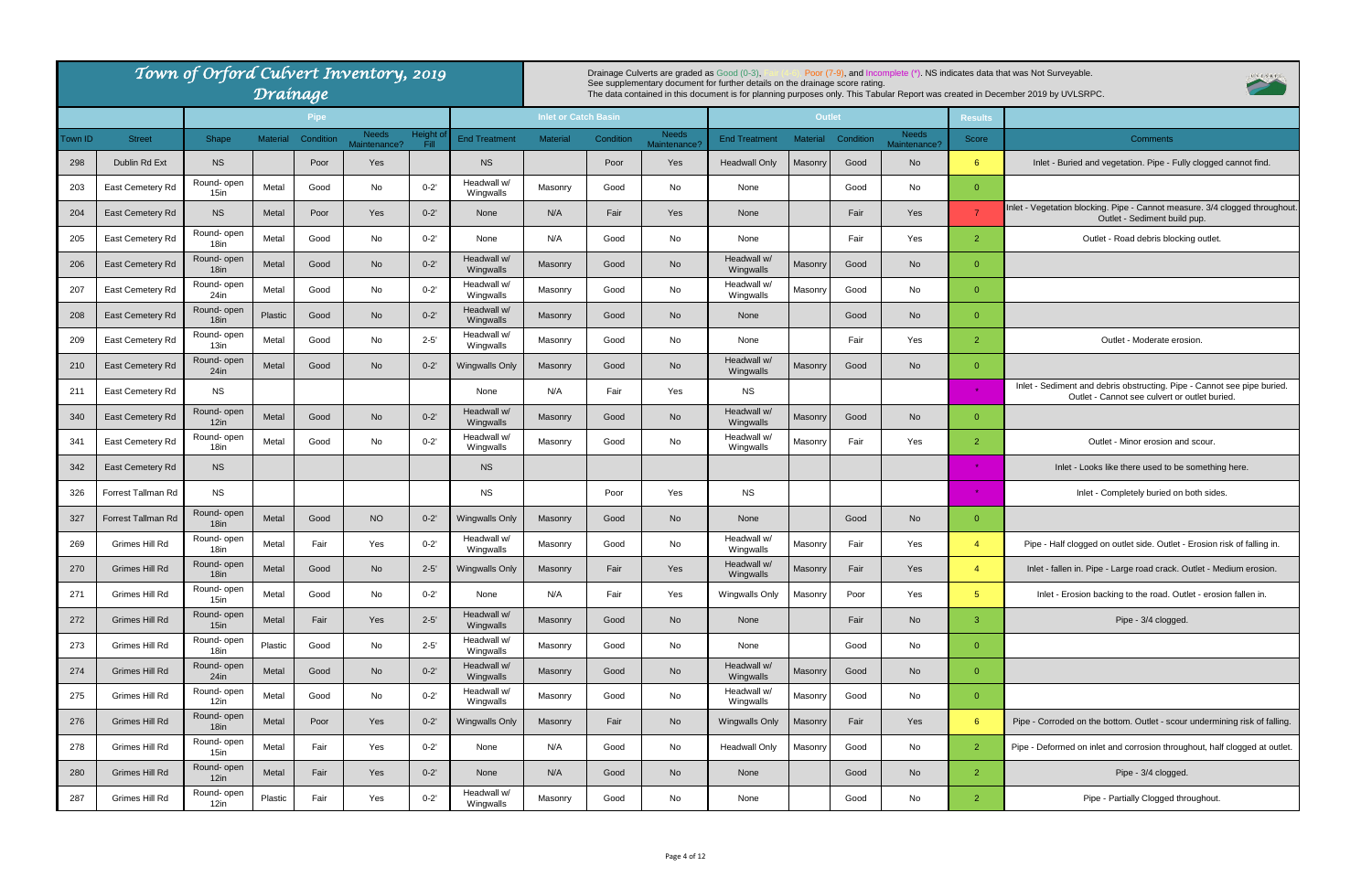Pipe - Corroded bottom. Outlet - Erosion around pipe eating back toward road see picture 2.

Inlet - Vegetation. Outlet - Significant scour undermining culvert up to 2.5 feet.

Outlet - Scour and undermining and vegetation.

Inlet - Not surveyable. Buried and high vegetation.

Inlet - Blocked by sediment nd debris.

Inlet - Falling in. Outlet - Falling in.

Pipe - Broken and partially clogged and collapsing.

Inlet - Half blocked with sediment and debris.

Inlet - Headwall falling in 3/4 blocked with sediment and debris.

Inlet - Clear out sediment and debris. Pipe - Partially clogged with leaves and sediment.

Pipe - 3/4 clogged. Outlet - Road washing out.

|                |                                 | Town of Orford Culvert Inventory, 2019 |                          | Drainage    |              |                  |                              |                             |           | Drainage Culverts are graded as Good (0-3), | See supplementary document for further details on the drainage score rating. |                 |                   |                                 |                         | Poor (7-9), and Incomplete (*). NS indicates data that was Not Surveyable.<br>The data contained in this document is for planning purposes only. This Tabular Report was created in December 2019 by UVLSRPC. |
|----------------|---------------------------------|----------------------------------------|--------------------------|-------------|--------------|------------------|------------------------------|-----------------------------|-----------|---------------------------------------------|------------------------------------------------------------------------------|-----------------|-------------------|---------------------------------|-------------------------|---------------------------------------------------------------------------------------------------------------------------------------------------------------------------------------------------------------|
|                |                                 |                                        |                          | <b>Pipe</b> | Needs        | Height o         |                              | <b>Inlet or Catch Basin</b> |           | <b>Needs</b>                                |                                                                              | <b>Outlet</b>   |                   | <b>Needs</b>                    | <b>Results</b>          |                                                                                                                                                                                                               |
| Town ID<br>288 | <b>Street</b><br>Grimes Hill Rd | Shape<br>Round- open                   | <b>Material</b><br>Metal | Condition   | Maintenance? | Fill<br>$2 - 5'$ | <b>End Treatment</b><br>None | <b>Material</b><br>N/A      | Condition | Maintenance?                                | <b>End Treatment</b><br>Headwall w/                                          | <b>Material</b> | Condition<br>Fair | Maintenance <sup>®</sup><br>Yes | Score<br>5 <sup>5</sup> | <b>Comments</b>                                                                                                                                                                                               |
|                |                                 | 12in<br>Round- open                    |                          | Poor        | Yes          |                  |                              |                             | Good      | No                                          | Wingwalls                                                                    | Masonry         |                   |                                 |                         | Pipe - Corroded through bottom. Outlet - M                                                                                                                                                                    |
| 289            | Grimes Hill Rd                  | 15in                                   | Metal                    | Good        | No           | $0 - 2'$         | None                         | N/A                         | Good      | No                                          | <b>NS</b>                                                                    |                 |                   |                                 | $\Omega$                | Outlet - Unknown cannot access due to                                                                                                                                                                         |
| 263            | High Bridge Rd                  | Round- open<br>18 <sub>in</sub>        | Metal                    | Good        | <b>No</b>    | $0 - 2'$         | Headwall w/<br>Wingwalls     | Masonry                     | Good      | <b>No</b>                                   | Headwall w/<br>Wingwalls                                                     | Masonry         | Good              | <b>No</b>                       | $\overline{0}$          | Outlet - Minor erosion from the to                                                                                                                                                                            |
| 264            | High Bridge Rd                  | Round- open<br>$15$ in                 | Metal                    | Poor        | Yes          | $0 - 2'$         | None                         | N/A                         | Good      | No                                          | Wingwalls Only                                                               | Masonry         | Fair              | Yes                             | 5 <sup>5</sup>          | Pipe - Corroded through bottom. Outlet - scou                                                                                                                                                                 |
| 300            | High Bridge Rd                  | Round-open<br>18 <sub>in</sub>         | Plastic                  | Good        | <b>No</b>    | $0 - 2'$         | Wingwalls Only               | Masonry                     | Good      | <b>No</b>                                   | Headwall w/<br>Wingwalls                                                     | Masonry         | Good              | <b>No</b>                       | $\overline{0}$          |                                                                                                                                                                                                               |
| 138            | Huckins Hill Rd                 | Round- open<br>$12$ in                 | Metal                    | Fair        | Yes          | $2 - 5'$         | <b>Wingwalls Only</b>        | Masonry                     | Fair      | Yes                                         | None                                                                         |                 | Fair              | No                              | 5 <sup>5</sup>          | Inlet - minor erosion. Pipe - 1/2 clogged throughout. (                                                                                                                                                       |
| 139            | Huckins Hill Rd                 | Round- open<br>15 <sub>in</sub>        | Metal                    | Fair        | Yes          | $2 - 5'$         | Headwall w/<br>Wingwalls     | <b>Masonry</b>              | Fair      | Yes                                         | Headwall w/<br>Wingwalls                                                     | Masonry         | Fair              | Yes                             | 6                       | Inlet - Partially blocked by sediment and debris. Pip<br>sediment throughout 1/4 clogged. Outlet - M                                                                                                          |
| 311            | Huckins Hill Rd                 | Round- open<br>$15$ in                 | Metal                    | Fair        | Yes          | $0 - 2'$         | <b>Wingwalls Only</b>        | Masonry                     | Good      | No                                          | None                                                                         |                 | Fair              | Yes                             | $\overline{4}$          | Pipe - Corroded bottom. Outlet - Erosion around pip<br>road see picture 2.                                                                                                                                    |
| 51             | Indian Pond Rd                  | Round- open<br>15 <sub>in</sub>        | Metal                    | Fair        | <b>No</b>    | $0 - 2'$         | None                         | N/A                         | Fair      | Yes                                         | None                                                                         |                 | Good              | <b>No</b>                       | -3                      | Inlet - Vegetation.                                                                                                                                                                                           |
| 91             | Indian Pond Rd                  | Round- open<br>18in                    | Metal                    | Good        | No           | $0 - 2'$         | Headwall w/<br>Wingwalls     | Other                       | Good      | Yes                                         | None                                                                         |                 | Fair              | Yes                             | 3                       | Inlet - Vegetation. Outlet - Significant scour undermi<br>feet.                                                                                                                                               |
| 92             | Indian Pond Rd                  | Round- open<br>18 <sub>in</sub>        | Metal                    | Fair        | <b>No</b>    | $2 - 5'$         | Headwall w/<br>Wingwalls     | Other                       | Good      | <b>No</b>                                   | None                                                                         |                 | Fair              | Yes                             | 3                       | Outlet - Scour and undermining and ve                                                                                                                                                                         |
| 93             | Indian Pond Rd                  | Round- open<br>15in                    | Metal                    | Good        | No           | $0 - 2'$         | <b>NS</b>                    |                             |           |                                             | None                                                                         |                 | Fair              | No                              | $\star$                 | Inlet - Not surveyable. Buried and high ve                                                                                                                                                                    |
| 94             | Indian Pond Rd                  | Round- open<br>12in                    | Metal                    | Good        | <b>No</b>    | $2 - 5'$         | Wingwalls Only               | Other                       | Good      | <b>No</b>                                   | Headwall w/<br>Wingwalls                                                     | Other           | Good              | <b>No</b>                       | $\Omega$                |                                                                                                                                                                                                               |
| 95             | Indian Pond Rd                  | Round- open<br>$15$ in                 | Metal                    | Good        | No           | $2 - 5'$         | <b>Headwall Only</b>         | Other                       | Good      | Yes                                         | Headwall w/<br>Wingwalls                                                     | Other           | Good              | No                              |                         | Inlet - Blocked by sediment nd deb                                                                                                                                                                            |
| 96             | Indian Pond Rd                  | Round- open<br>12in                    | Metal                    | Fair        | Yes          | $2 - 5'$         | <b>Headwall Only</b>         | Other                       | Good      | <b>No</b>                                   | None                                                                         |                 | Fair              | <b>No</b>                       | -3                      | Pipe - Clogged.                                                                                                                                                                                               |
| 97             | Indian Pond Rd                  | Round- open<br>16in                    | Metal                    | Fair        | Yes          | $0 - 2'$         | Headwall w/<br>Wingwalls     | Other                       | Good      | No                                          | None                                                                         |                 | Good              | No                              | $\overline{2}$          | Pipe - Rusted.                                                                                                                                                                                                |
| 98             | Indian Pond Rd                  | Round- open<br>18in                    | Metal                    | Good        | <b>No</b>    | $0 - 2'$         | Headwall w/<br>Wingwalls     | Other                       | Fair      | <b>No</b>                                   | Headwall w/<br>Wingwalls                                                     | Other           | Good              | <b>No</b>                       | $\overline{1}$          |                                                                                                                                                                                                               |
| 99             | Indian Pond Rd                  | Round- open 9in                        | Metal                    | Good        | No           | $0 - 2'$         | <b>NS</b>                    |                             |           |                                             | None                                                                         |                 | Good              | No                              |                         | Inlet - Cannot find inlet buried.                                                                                                                                                                             |
| 101            | Indian Pond Rd                  | Round- open<br>16 <sub>in</sub>        | Metal                    | Good        | No           | $0 - 2'$         | Headwall w/<br>Wingwalls     | Other                       | Fair      | Yes                                         | Headwall w/<br>Wingwalls                                                     | Other           | Fair              | Yes                             | $\overline{4}$          | Inlet - Falling in. Outlet - Falling in                                                                                                                                                                       |
| 102            | Indian Pond Rd                  | Round- open<br>$15$ in                 | Metal                    | Poor        | Yes          | $2 - 5'$         | Headwall w/<br>Wingwalls     | Other                       | Poor      | Yes                                         | Headwall w/<br>Wingwalls                                                     | Other           | Good              | No                              | $6^{\circ}$             | Inlet - Erosion. Pipe - Eroded.                                                                                                                                                                               |
| 106            | Indian Pond Rd                  | Round- open<br>18 <sub>in</sub>        | Other                    | Poor        | Yes          | $0 - 2'$         | Wingwalls Only               | Other                       | Good      | <b>No</b>                                   | Headwall w/<br>Wingwalls                                                     | Other           | Good              | <b>No</b>                       | 3                       | Pipe - Broken and partially clogged and o                                                                                                                                                                     |
| 107            | Indian Pond Rd                  | Round- open<br>18in                    | Plastic                  | Good        | No           | $0 - 2'$         | None                         | N/A                         | Fair      | Yes                                         | Headwall w/<br>Wingwalls                                                     | Other           | Good              | No                              | $\overline{2}$          | Inlet - Half blocked with sediment and                                                                                                                                                                        |
| 108            | Indian Pond Rd                  | Round- open<br>12in                    | Metal                    | Fair        | <b>No</b>    | $0 - 2'$         | <b>Headwall Only</b>         | Other                       | Fair      | Yes                                         | Headwall w/<br>Wingwalls                                                     | Other           | Fair              | <b>No</b>                       | $\overline{4}$          | Inlet - Headwall falling in 3/4 blocked with sedin                                                                                                                                                            |
| 109            | Indian Pond Rd                  | Round- open<br>$15$ in                 | Metal                    | Good        | No           | $0 - 2'$         | <b>Headwall Only</b>         | Other                       | Good      | No                                          | Headwall w/<br>Wingwalls                                                     | Other           | Fair              | Yes                             | $\overline{2}$          | Outlet - Minor erosion.                                                                                                                                                                                       |
| 110            | Indian Pond Rd                  | Round- open<br>15 <sub>in</sub>        | Metal                    | Fair        | Yes          | $0 - 2'$         | Headwall w/<br>Wingwalls     | Other                       | Fair      | Yes                                         | Headwall w/<br>Wingwalls                                                     | Other           | Good              | <b>No</b>                       | $\overline{4}$          | Inlet - Clear out sediment and debris. Pipe - Partially<br>and sediment.                                                                                                                                      |
| 111            | Indian Pond Rd                  | Round- open<br>12in                    | Metal                    | Fair        | Yes          | $2 - 5'$         | None                         | N/A                         | Good      | No                                          | None                                                                         |                 | Fair              | Yes                             | $\overline{4}$          | Pipe - 3/4 clogged. Outlet - Road wash                                                                                                                                                                        |



Pipe - Corroded through bottom. Outlet - Minor erosion.

Outlet - Unknown cannot access due to fencing.

Outlet - Minor erosion from the top.

Pipe - Corroded through bottom. Outlet - scour undermining.

Inlet - minor erosion. Pipe - 1/2 clogged throughout. Outlet - Minor erosion.

Inlet - Partially blocked by sediment and debris. Pipe - Partially corroded sediment throughout 1/4 clogged. Outlet - Minor erosion.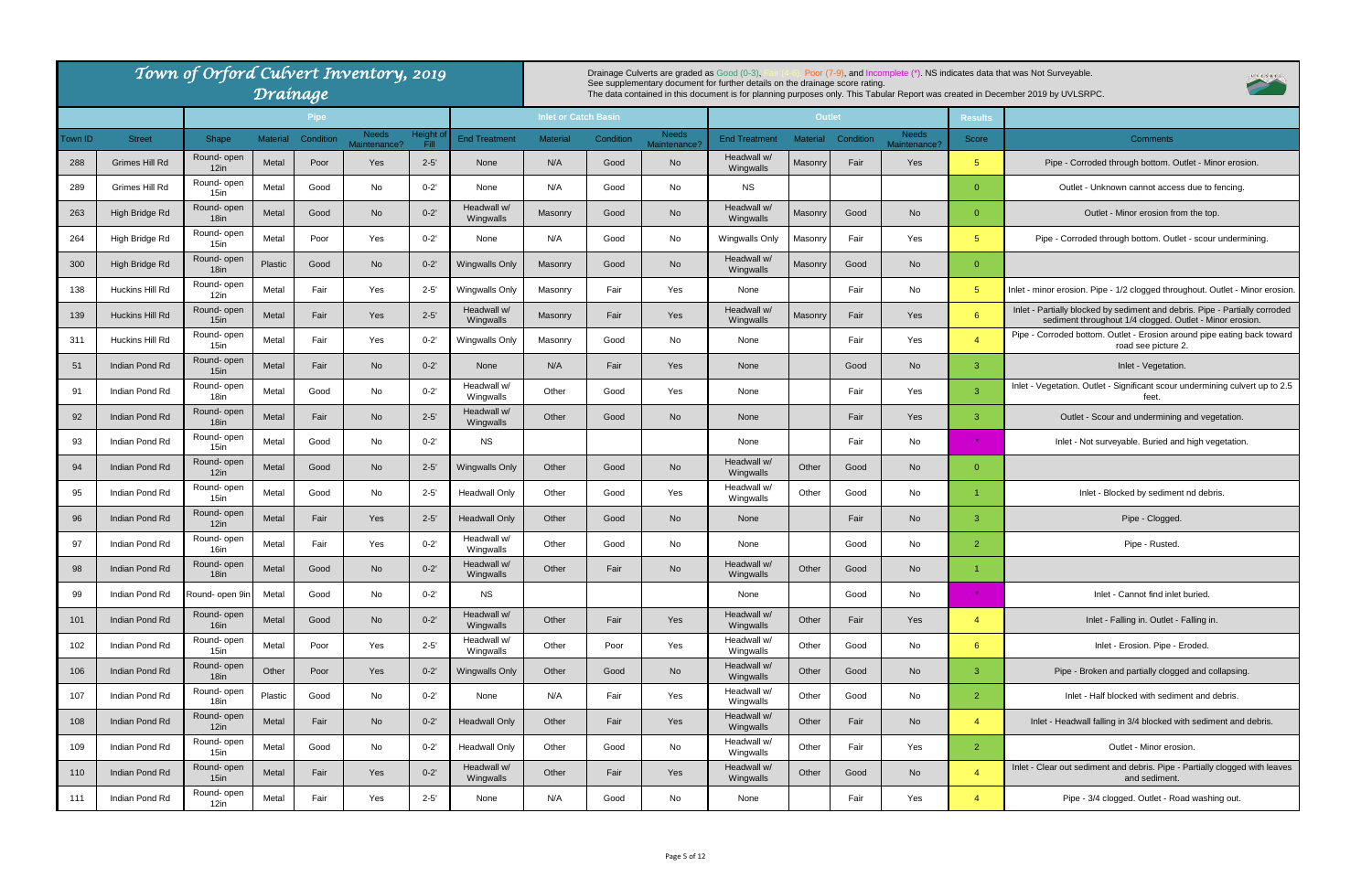Inlet - Blocked by rocks and vegetation. Pipe - 1/4 clogged rusty. Outlet -Vegetation.

Inlet - Not surveyable might be one here.

Pipe - Downstream scour. Outlet - Scour pipe perched over 2 feet high erosion see photos.

Inlet - Not surveyable vegetation and electric fence.

|         |                                        | Town of Orford Culvert Inventory, 2019 | Drainage        |             |                              |                  |                          |                             |           | Drainage Culverts are graded as Good (0-3), | See supplementary document for further details on the drainage score rating. |                 |           |                              |                | Poor (7-9), and Incomplete (*). NS indicates data that was Not Surveyable.<br>The data contained in this document is for planning purposes only. This Tabular Report was created in December 2019 by UVLSRPC. |
|---------|----------------------------------------|----------------------------------------|-----------------|-------------|------------------------------|------------------|--------------------------|-----------------------------|-----------|---------------------------------------------|------------------------------------------------------------------------------|-----------------|-----------|------------------------------|----------------|---------------------------------------------------------------------------------------------------------------------------------------------------------------------------------------------------------------|
|         |                                        |                                        |                 | <b>Pipe</b> |                              |                  |                          | <b>Inlet or Catch Basin</b> |           |                                             |                                                                              | <b>Outlet</b>   |           |                              | <b>Results</b> |                                                                                                                                                                                                               |
| Town ID | <b>Street</b>                          | Shape                                  | <b>Material</b> | Condition   | <b>Needs</b><br>Maintenance? | Height c<br>Fill | <b>End Treatment</b>     | <b>Material</b>             | Condition | <b>Needs</b><br>Maintenance?                | <b>End Treatment</b>                                                         | <b>Material</b> | Condition | <b>Needs</b><br>Maintenance? | <b>Score</b>   | <b>Comments</b>                                                                                                                                                                                               |
| 112     | Indian Pond Rd                         | Round- open<br>12in                    | Metal           | Good        | No                           | $0 - 2'$         | None                     | N/A                         | Fair      | Yes                                         | Headwall w/<br>Wingwalls                                                     | Other           | Fair      | Yes                          | $\overline{4}$ | Inlet - Vegetation. Outlet - Headwall fe                                                                                                                                                                      |
| 113     | Indian Pond Rd                         | Round- open<br>15in                    | Metal           | Poor        | Yes                          | $2 - 5'$         | None                     | N/A                         | Fair      | Yes                                         | None                                                                         |                 | Good      | No.                          | 5 <sup>5</sup> | Inlet - Leaves and sediment. Pipe - 3/4 cl                                                                                                                                                                    |
| 114     | Indian Pond Rd                         | Round- open<br>12in                    | Metal           | Fair        | Yes                          | $0 - 2'$         | None                     | N/A                         | Good      | <b>No</b>                                   | None                                                                         |                 | Fair      | Yes                          | $\overline{4}$ | Pipe - Half clogged. Outlet - Vegetati                                                                                                                                                                        |
| 290     | Indian Pond Rd                         | Round- open<br>15in                    | Metal           | Poor        | Yes                          | $2 - 5'$         | <b>Headwall Only</b>     | Other                       | Good      | No                                          | Headwall w/<br>Wingwalls                                                     | Other           | Good      | No                           | $\mathbf{3}$   | Pipe - Eroded bottom.                                                                                                                                                                                         |
| 291     | Indian Pond Rd                         | Round- open<br>15in                    | Metal           | Fair        | Yes                          | $0 - 2'$         | <b>Headwall Only</b>     | N/A                         | Poor      | Yes                                         | None                                                                         |                 | Fair      | Yes                          | $\overline{7}$ | Inlet - Blocked by rocks and vegetation. Pipe - 1/4 clo<br>Vegetation.                                                                                                                                        |
| 158     | Lower Stonehouse<br>Mountain Rd        | Round- open<br>18in                    | Plastic         | Good        | No                           | $0 - 2'$         | Headwall w/<br>Wingwalls | Masonry                     | Good      | No                                          | None                                                                         |                 | Good      | No                           | $\overline{0}$ |                                                                                                                                                                                                               |
| 159     | <b>Lower Stonehouse</b><br>Mountain Rd | Round- open<br>$15$ in                 | Plastic         | Good        | <b>No</b>                    | $0 - 2'$         | Headwall w/<br>Wingwalls | Masonry                     | Good      | <b>No</b>                                   | None                                                                         |                 | Good      | <b>No</b>                    | $\overline{0}$ |                                                                                                                                                                                                               |
| 160     | Lower Stonehouse<br>Mountain Rd        | Round- open<br>18in                    | Plastic         | Good        | No                           | $0 - 2'$         | Headwall w/<br>Wingwalls | Masonry                     | Good      | No                                          | None                                                                         |                 | Good      | No                           | $\Omega$       |                                                                                                                                                                                                               |
| 161     | Lower Stonehouse<br>Mountain Rd        | Round- open<br>18 <sub>in</sub>        | Plastic         | Good        | <b>No</b>                    | $0 - 2'$         | Headwall w/<br>Wingwalls | Masonry                     | Fair      | Yes                                         | None                                                                         |                 | Good      | <b>No</b>                    | $\overline{2}$ | Inlet - Sediment build up in ditch.                                                                                                                                                                           |
| 333     | Marsh Rd                               | <b>NS</b>                              |                 |             |                              |                  | <b>NS</b>                |                             |           |                                             |                                                                              |                 |           |                              | $\star$        | Inlet - Not surveyable might be one he                                                                                                                                                                        |
| 189     | Mousley Brook Rd                       | Elliptical- open<br>24in x 10in        | Metal           | Fair        | <b>No</b>                    | $0 - 2'$         | Headwall w/<br>Wingwalls | Other                       | Good      | <b>No</b>                                   | None                                                                         |                 | Poor      | Yes                          | $\overline{4}$ | Pipe - Downstream scour. Outlet - Scour pipe perche<br>erosion see photos.                                                                                                                                    |
| 190     | Mousley Brook Rd                       | <b>NS</b>                              |                 |             |                              |                  | <b>NS</b>                |                             |           |                                             | <b>NS</b>                                                                    |                 |           |                              |                | Inlet - Not surveyable vegetation and electi                                                                                                                                                                  |
| 191     | Mousley Brook Rd                       | Round- open<br>15 <sub>in</sub>        | Plastic         | Good        | <b>No</b>                    | $0 - 2'$         | <b>Headwall Only</b>     | Other                       | Good      | <b>No</b>                                   | <b>Wingwalls Only</b>                                                        | Other           | Fair      | <b>No</b>                    |                | Outlet - looks prone to washouts.                                                                                                                                                                             |
| 192     | Mousley Brook Rd                       | Elliptical- open<br>12in x 18in        | Metal           | Fair        | No                           | $2 - 5'$         | Headwall w/<br>Wingwalls | Other                       | Good      | No                                          | Headwall w/<br>Wingwalls                                                     | Other           | Fair      | No                           | $\overline{2}$ |                                                                                                                                                                                                               |
| 328     | Mousley Brook Rd                       | Round- open<br>$14$ in                 | Metal           | Poor        | Yes                          | $0 - 2'$         | None                     | N/A                         | Fair      | Yes                                         | None                                                                         |                 | Poor      | Yes                          | 8              | Inlet - Vegetation maintenance needed. Pipe - Corrode<br>road looks like it will fall in and block or                                                                                                         |
| 329     | Mousley Brook Rd                       | Round- open<br>18in                    | Metal           | Good        | No                           | $0 - 2'$         | Headwall w/<br>Wingwalls | Other                       | Fair      | Yes                                         | None                                                                         |                 | Good      | No                           | $\overline{2}$ | Inlet - Minor erosion; vegetation.                                                                                                                                                                            |
| 330     | Mousley Brook Rd                       | Round- open<br>16 <sub>in</sub>        | Plastic         | Good        | <b>No</b>                    | $0 - 2'$         | Headwall w/<br>Wingwalls | Other                       | Good      | No                                          | <b>Wingwalls Only</b>                                                        |                 | Fair      | Yes                          | $\overline{2}$ | Outlet - Minor Erosion.                                                                                                                                                                                       |
| 331     | Mousley Brook Rd                       | Elliptical- open<br>8in x 15in         | Metal           | Fair        | Yes                          | $0 - 2'$         | Headwall w/<br>Wingwalls | Other                       | Fair      | No                                          | <b>NS</b>                                                                    |                 |           |                              |                | Pipe - Clogged on inlet ; unable to assess outlet due                                                                                                                                                         |
| 332     | Mousley Brook Rd                       | Elliptical- open<br>10in x 17in        | Metal           | Good        | No                           | $0 - 2'$         | Headwall w/<br>Wingwalls | Other                       | Good      | No                                          | Wingwalls Only                                                               | Other           | Good      | <b>No</b>                    | $\overline{0}$ | Pipe - 10 inches open on inlet.                                                                                                                                                                               |
| 126     | Mud Turtle Pond Rd                     | Round- open<br>18in                    | Metal           | Good        | No                           | $0 - 2'$         | Headwall w/<br>Wingwalls | Masonry                     | Good      | No                                          | Headwall w/<br>Wingwalls                                                     | Masonry         | Fair      | Yes                          | $\overline{2}$ | Outlet - Risk of falling in partially block                                                                                                                                                                   |
| 127     | Mud Turtle Pond Rd                     | Elliptical- open<br>30in x 24in        | Metal           | Fair        | Yes                          | $0 - 2'$         | <b>Wingwalls Only</b>    | Masonry                     | Fair      | Yes                                         | Wingwalls Only                                                               | Masonry         | Good      | <b>No</b>                    | $\overline{4}$ | Inlet - scour undermining. Pipe - Corro                                                                                                                                                                       |
| 128     | Mud Turtle Pond Rd                     | Round- open<br>15in                    | Plastic         | Fair        | Yes                          | $0 - 2'$         | Headwall w/<br>Wingwalls | Masonry                     | Good      | No                                          | Wingwalls Only                                                               | Masonry         | Good      | No                           | $\overline{2}$ | Pipe - Half clogged on outlet side.                                                                                                                                                                           |
| 129     | Mud Turtle Pond Rd                     | Round- open<br>24in                    | Metal           | Poor        | Yes                          | $2 - 5'$         | Headwall w/<br>Wingwalls | Masonry                     | Good      | <b>No</b>                                   | Headwall w/<br>Wingwalls                                                     | Masonry         | Good      | <b>No</b>                    | $\mathbf{3}$   | Pipe - Bottom corroded.                                                                                                                                                                                       |
| 130     | Mud Turtle Pond Rd                     | <b>NS</b>                              |                 |             |                              |                  | <b>NS</b>                |                             |           |                                             | <b>NS</b>                                                                    |                 |           |                              | $\star$        | Inlet - Culvert no longer here but owner of adjacent pro<br>problems here.                                                                                                                                    |
| 131     | Mud Turtle Pond Rd                     | Round- open<br>$12$ in                 | Metal           | Good        | <b>No</b>                    | $0 - 2'$         | Headwall w/<br>Wingwalls | Masonry                     | Good      | <b>No</b>                                   | Headwall w/<br>Wingwalls                                                     | Masonry         | Good      | <b>No</b>                    | $\overline{0}$ |                                                                                                                                                                                                               |
| 132     | Mud Turtle Pond Rd                     | Round- open<br>24in                    | Plastic         | Good        | No                           | $2 - 5'$         | Headwall w/<br>Wingwalls | Masonry                     | Good      | No                                          | Headwall w/<br>Wingwalls                                                     | Masonry         | Good      | No                           | $\overline{0}$ |                                                                                                                                                                                                               |

Inlet - Vegetation maintenance needed. Pipe - Corroded. Outlet - Poor gps; road looks like it will fall in and block outlet.

Pipe - Clogged on inlet ; unable to assess outlet due to electric fence.

Outlet - Risk of falling in partially blocking.

Inlet - scour undermining. Pipe - Corroded.

Inlet - Culvert no longer here but owner of adjacent property says there are problems here.



Inlet - Vegetation. Outlet - Headwall fell in.

Inlet - Leaves and sediment. Pipe - 3/4 clogged.

Pipe - Half clogged. Outlet - Vegetation.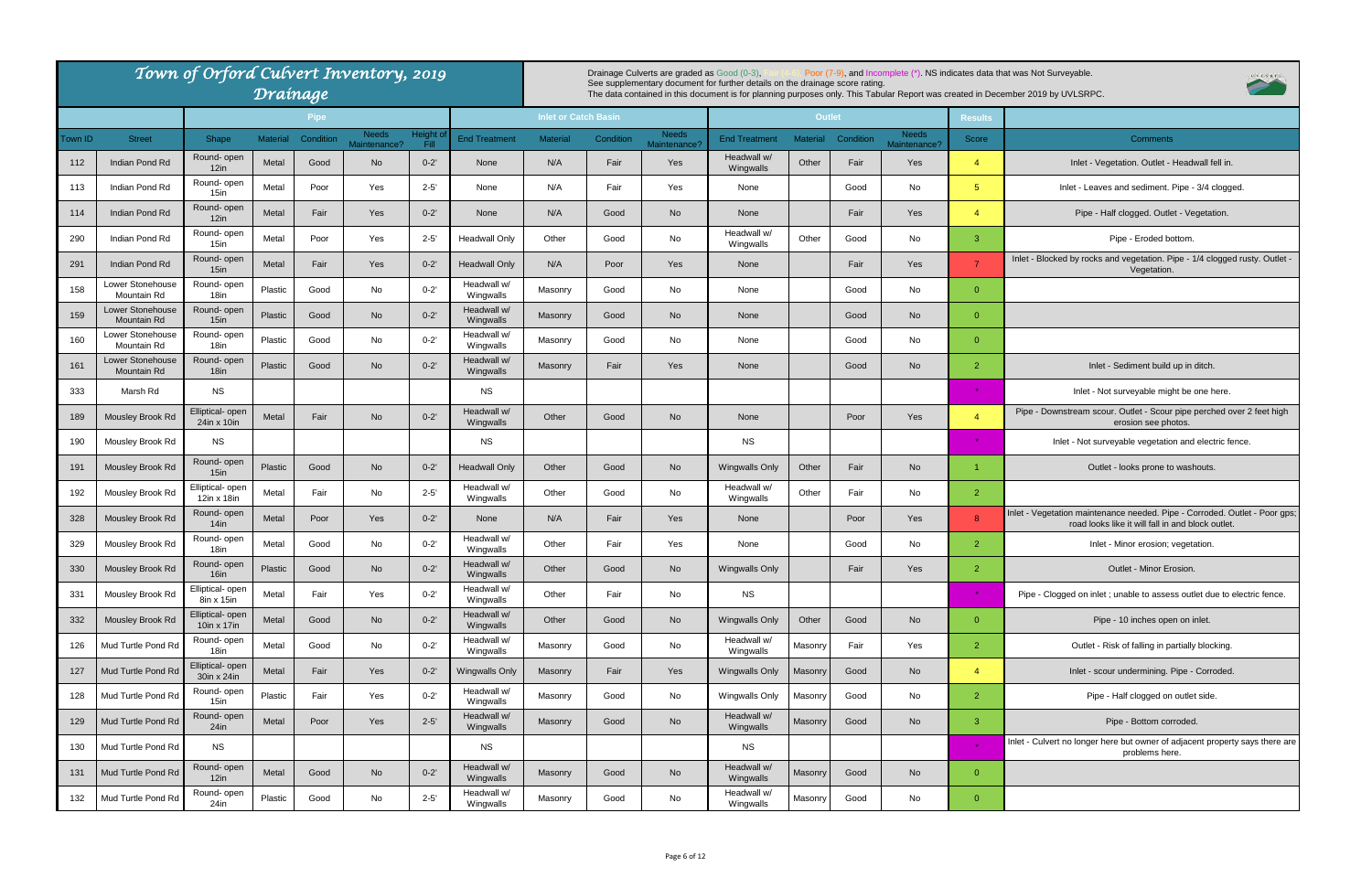| od (0-3),<br>ther details on the drainage score rating. |                 |           |                              |                | Poor (7-9), and Incomplete (*). NS indicates data that was Not Surveyable.<br>VLSRPC<br>is for planning purposes only. This Tabular Report was created in December 2019 by UVLSRPC. |
|---------------------------------------------------------|-----------------|-----------|------------------------------|----------------|-------------------------------------------------------------------------------------------------------------------------------------------------------------------------------------|
|                                                         | <b>Outlet</b>   |           |                              | <b>Results</b> |                                                                                                                                                                                     |
| d Treatment                                             | <b>Material</b> | Condition | <b>Needs</b><br>Maintenance? | <b>Score</b>   | Comments                                                                                                                                                                            |
| None                                                    |                 | Good      | <b>No</b>                    | 0              |                                                                                                                                                                                     |
| leadwall w/<br>Wingwalls                                | Masonry         | Fair      | Yes                          | $\overline{2}$ | Outlet - Scour undermining.                                                                                                                                                         |
| None                                                    |                 | Good      | <b>No</b>                    | 0              |                                                                                                                                                                                     |
| None                                                    |                 | Good      | No                           | 4              | Inlet - partially obstructing pipe. Pipe - Partially corroded through.                                                                                                              |
| leadwall w/<br>Wingwalls                                | Masonry         | Good      | No                           | 0              |                                                                                                                                                                                     |
| leadwall w/<br>Wingwalls                                | Masonry         | Good      | No                           | 0              |                                                                                                                                                                                     |
| leadwall w/<br>Wingwalls                                | Masonry         | Good      | No                           | 0              |                                                                                                                                                                                     |
| None                                                    |                 | Good      | No                           | 0              | Outlet - Looks new and unfinished if no headwall there is concern for road<br>erosion.                                                                                              |
| leadwall w/<br>Wingwalls                                | Masonry         | Fair      | Yes                          | $\overline{7}$ | Inlet - scour undermining. Pipe - Bottom corroded through. Outlet - Scour<br>undermining.                                                                                           |
| ngwalls Only                                            | Other           | Good      | No                           | 0              | Catchbasin - Cannot see well.                                                                                                                                                       |
| <b>NS</b>                                               |                 |           |                              | $\star$        | Catchbasin - Clogged with sand cannot assess.                                                                                                                                       |
| leadwall w/<br>Wingwalls                                | Other           | Fair      | Yes                          | 5              | Inlet - Minor falling in. Pipe - Starting to erode bottom. Outlet - Falling in.                                                                                                     |
| None                                                    |                 | Good      | <b>No</b>                    | 3              | Pipe - Bottom eroded.                                                                                                                                                               |
| None                                                    |                 | Good      | No                           | 2              | Pipe - Partially clogged 1/2.                                                                                                                                                       |
| ngwalls Only                                            | Other           | Good      | No                           | 4              | Pipe - Bottom eroded.                                                                                                                                                               |
| leadwall w/<br>Wingwalls                                | Other           | Fair      | Yes                          | 6              | Inlet - Minor erosion. Pipe - Bottom eroded. Outlet - Fallen stones and<br>partially obstructing.                                                                                   |
| leadwall w/<br>Wingwalls                                | Other           | Good      | No                           | 0              |                                                                                                                                                                                     |
| leadwall w/<br>Wingwalls                                | Other           | Good      | No                           | 4              | Pipe - Bottom completely eroded.                                                                                                                                                    |
| <b>NS</b>                                               |                 |           |                              |                | Pipe - Not able to measure pipe. Catchbasin - Water coming in from up<br>Norris unknown.                                                                                            |
| <b>NS</b>                                               |                 |           |                              |                | Pipe - Unable to assess pipe.                                                                                                                                                       |
| <b>NS</b>                                               |                 |           |                              |                | Inlet - Possible pipe under town road cannot find end.                                                                                                                              |
| None                                                    |                 | Good      | No                           | 0              |                                                                                                                                                                                     |
| leadwall w/<br>Wingwalls                                | Masonry         | Good      | No                           | 0              |                                                                                                                                                                                     |
| None                                                    |                 | Good      | No                           | 0              |                                                                                                                                                                                     |
| leadwall w/<br>Wingwalls                                | Masonry         | Poor      | Yes                          | 3              | Pipe - Cannot take photo. Set back on inlet and blocked on outlet. Outlet -<br>Blocking pipe.                                                                                       |
| None                                                    |                 | Good      | No                           | 0              |                                                                                                                                                                                     |
|                                                         |                 |           |                              |                |                                                                                                                                                                                     |

|                |                                    | Town of Orford Culvert Inventory, 2019 |                 | Draínage    |                              |                   |                          |                             |           | Drainage Culverts are graded as Good (0-3), | See supplementary document for further details on the drainage score rating. |               |           |                              |                 | Poor (7-9), and Incomplete (*). NS indicates data that was Not Surveyable.<br>The data contained in this document is for planning purposes only. This Tabular Report was created in December 2019 by UVLSRPC. |
|----------------|------------------------------------|----------------------------------------|-----------------|-------------|------------------------------|-------------------|--------------------------|-----------------------------|-----------|---------------------------------------------|------------------------------------------------------------------------------|---------------|-----------|------------------------------|-----------------|---------------------------------------------------------------------------------------------------------------------------------------------------------------------------------------------------------------|
|                |                                    |                                        |                 | <b>Pipe</b> |                              |                   |                          | <b>Inlet or Catch Basin</b> |           |                                             |                                                                              | <b>Outlet</b> |           |                              | <b>Results</b>  |                                                                                                                                                                                                               |
| <b>Town ID</b> | <b>Street</b>                      | Shape                                  | <b>Material</b> | Condition   | <b>Needs</b><br>Maintenance? | Height of<br>Fill | <b>End Treatment</b>     | <b>Material</b>             | Condition | <b>Needs</b><br>Maintenance                 | <b>End Treatment</b>                                                         | Material      | Condition | <b>Needs</b><br>Maintenance? | Score           | <b>Comments</b>                                                                                                                                                                                               |
| 133            | Mud Turtle Pond Rd                 | Round- open<br>$15$ in                 | Metal           | Good        | No                           | $0 - 2'$          | None                     | N/A                         | Good      | No                                          | None                                                                         |               | Good      | <b>No</b>                    | $\overline{0}$  |                                                                                                                                                                                                               |
| 134            | Mud Turtle Pond Rd                 | Round- open<br>15in                    | Metal           | Good        | No                           | $0 - 2'$          | <b>Wingwalls Only</b>    | Masonry                     | Good      | No                                          | Headwall w/<br>Wingwalls                                                     | Masonry       | Fair      | Yes                          | $\overline{2}$  | Outlet - Scour undermining.                                                                                                                                                                                   |
| 135            | Mud Turtle Pond Rd                 | Round- open<br>$15$ in                 | Metal           | Good        | <b>No</b>                    | $0 - 2'$          | None                     | N/A                         | Good      | <b>No</b>                                   | None                                                                         |               | Good      | <b>No</b>                    | $\overline{0}$  |                                                                                                                                                                                                               |
| 136            | Mud Turtle Pond Rd                 | Round- open<br>$12$ in                 | Metal           | Fair        | Yes                          | $0 - 2'$          | <b>Wingwalls Only</b>    | Masonry                     | Fair      | Yes                                         | None                                                                         |               | Good      | No                           | $\overline{4}$  | Inlet - partially obstructing pipe. Pipe - Partially corroded through.                                                                                                                                        |
| 137            | Mud Turtle Pond Rd                 | Round-open<br>18in                     | Metal           | Good        | <b>No</b>                    | $0 - 2'$          | Wingwalls Only           | Masonry                     | Good      | <b>No</b>                                   | Headwall w/<br>Wingwalls                                                     | Masonry       | Good      | <b>No</b>                    | $\overline{0}$  |                                                                                                                                                                                                               |
| 307            | Mud Turtle Pond Rd Round- open 6ir |                                        | Plastic         | Good        | No                           | $0 - 2'$          | Headwall w/<br>Wingwalls | Masonry                     | Good      | No                                          | Headwall w/<br>Wingwalls                                                     | Masonry       | Good      | No                           | $\overline{0}$  |                                                                                                                                                                                                               |
| 308            | Mud Turtle Pond Rd Round- open 8ir |                                        | Plastic         | Good        | <b>No</b>                    | $0 - 2'$          | Headwall w/<br>Wingwalls | Masonry                     | Good      | No                                          | Headwall w/<br>Wingwalls                                                     | Masonry       | Good      | <b>No</b>                    | $\overline{0}$  |                                                                                                                                                                                                               |
| 309            | Mud Turtle Pond Rd                 | Round- open<br>18in                    | Plastic         | Good        | No                           | $0 - 2'$          | Headwall w/<br>Wingwalls | Masonry                     | Good      | No                                          | None                                                                         |               | Good      | No                           | $\overline{0}$  | Outlet - Looks new and unfinished if no headwall there is concern for a<br>erosion                                                                                                                            |
| 310            | Mud Turtle Pond Rd                 | Round- open<br>24in                    | Metal           | Poor        | Yes                          | $0 - 2'$          | Wingwalls Only           | Masonry                     | Fair      | Yes                                         | Headwall w/<br>Wingwalls                                                     | Masonry       | Fair      | Yes                          | $\overline{7}$  | Inlet - scour undermining. Pipe - Bottom corroded through. Outlet - So<br>undermining.                                                                                                                        |
| 79             | Norris Rd                          | Round- open<br>18in                    | Metal           | Good        | No                           | $2 - 5'$          | Catch Basin              | Precast<br>Concrete         | Good      |                                             | <b>Wingwalls Only</b>                                                        | Other         | Good      | No                           | $\overline{0}$  | Catchbasin - Cannot see well.                                                                                                                                                                                 |
| 80             | Norris Rd                          | NS.                                    |                 |             |                              |                   | <b>NS</b>                |                             |           |                                             | NS.                                                                          |               |           |                              | $\star$         | Catchbasin - Clogged with sand cannot assess.                                                                                                                                                                 |
| 82             | Norris Rd                          | Round- open<br>18in                    | Metal           | Fair        | No                           | $0 - 2'$          | Headwall w/<br>Wingwalls | Other                       | Fair      | Yes                                         | Headwall w/<br>Wingwalls                                                     | Other         | Fair      | Yes                          | 5 <sup>5</sup>  | Inlet - Minor falling in. Pipe - Starting to erode bottom. Outlet - Falling                                                                                                                                   |
| 83             | Norris Rd                          | Round- open<br>$15$ in                 | Metal           | Poor        | Yes                          | $2 - 5'$          | Headwall w/<br>Wingwalls | Other                       | Good      | <b>No</b>                                   | None                                                                         |               | Good      | <b>No</b>                    | $\mathbf{3}$    | Pipe - Bottom eroded.                                                                                                                                                                                         |
| 84             | Norris Rd                          | Round- open<br>15in                    | Metal           | Fair        | Yes                          | $2 - 5'$          | Headwall w/<br>Wingwalls | Other                       | Good      | No                                          | None                                                                         |               | Good      | No                           | $\overline{2}$  | Pipe - Partially clogged 1/2.                                                                                                                                                                                 |
| 85             | Norris Rd                          | Round- open<br>$15$ in                 | Metal           | Poor        | Yes                          | $2 - 5'$          | Headwall w/<br>Wingwalls | Other                       | Fair      | No                                          | <b>Wingwalls Only</b>                                                        | Other         | Good      | <b>No</b>                    | $\overline{4}$  | Pipe - Bottom eroded.                                                                                                                                                                                         |
| 86             | Norris Rd                          | Round- open<br>18in                    | Metal           | Poor        | Yes                          | $2 - 5'$          | Headwall w/<br>Wingwalls | Other                       | Fair      | No                                          | Headwall w/<br>Wingwalls                                                     | Other         | Fair      | Yes                          | $6\overline{6}$ | Inlet - Minor erosion. Pipe - Bottom eroded. Outlet - Fallen stones are<br>partially obstructing.                                                                                                             |
| 87             | Norris Rd                          | Round- open<br>15in                    | Metal           | Good        | <b>No</b>                    | $2 - 5'$          | Headwall w/<br>Wingwalls | Other                       | Good      | No                                          | Headwall w/<br>Wingwalls                                                     | Other         | Good      | <b>No</b>                    | $\overline{0}$  |                                                                                                                                                                                                               |
| 88             | Norris Rd                          | Round- open<br>15in                    | Metal           | Poor        | Yes                          | $2 - 5'$          | Headwall w/<br>Wingwalls | Other                       | Fair      | No                                          | Headwall w/<br>Wingwalls                                                     | Other         | Good      | No                           | $\overline{4}$  | Pipe - Bottom completely eroded.                                                                                                                                                                              |
| 293            | Norris Rd                          | <b>NS</b>                              |                 |             |                              |                   | <b>Catch Basin</b>       | Precast<br>Concrete         | Good      | <b>No</b>                                   | <b>NS</b>                                                                    |               |           |                              | $\star$         | Pipe - Not able to measure pipe. Catchbasin - Water coming in from<br>Norris unknown.                                                                                                                         |
| 294            | Norris Rd                          | <b>NS</b>                              |                 |             |                              |                   | Catch Basin              | Precast<br>Concrete         | Good      | No                                          | <b>NS</b>                                                                    |               |           |                              | 一大              | Pipe - Unable to assess pipe.                                                                                                                                                                                 |
| 140            | Orfordville Rd                     | <b>NS</b>                              |                 |             |                              |                   | <b>NS</b>                |                             |           |                                             | <b>NS</b>                                                                    |               |           |                              | 一大              | Inlet - Possible pipe under town road cannot find end.                                                                                                                                                        |
| 143            | Orfordville Rd                     | Round- open<br>15in                    | Metal           | Good        | No                           | $2 - 5'$          | None                     | N/A                         | Good      | No                                          | None                                                                         |               | Good      | No                           | $\overline{0}$  |                                                                                                                                                                                                               |
| 144            | Orfordville Rd                     | Round- open<br>18in                    | Metal           | Good        | <b>No</b>                    | $0 - 2'$          | Headwall w/<br>Wingwalls | Masonry                     | Good      | No                                          | Headwall w/<br>Wingwalls                                                     | Masonry       | Good      | <b>No</b>                    | $\overline{0}$  |                                                                                                                                                                                                               |
| 145            | Orfordville Rd                     | Round- open<br>15in                    | Metal           | Good        | No                           | $0 - 2'$          | None                     | N/A                         | Good      | No                                          | None                                                                         |               | Good      | No                           | $\overline{0}$  |                                                                                                                                                                                                               |
| 146            | Orfordville Rd                     | Round- open<br>$15$ in                 | Metal           | Good        | <b>No</b>                    | $0 - 2'$          | Headwall w/<br>Wingwalls | Masonry                     | Good      | No                                          | Headwall w/<br>Wingwalls                                                     | Masonry       | Poor      | Yes                          | $\mathbf{3}$    | Pipe - Cannot take photo. Set back on inlet and blocked on outlet. Out<br>Blocking pipe.                                                                                                                      |
| 148            | Orfordville Rd                     | Round- open<br>15in                    | Plastic         | Good        | No                           | $0 - 2'$          | Headwall w/<br>Wingwalls | Masonry                     | Good      | No                                          | None                                                                         |               | Good      | No                           | $\overline{0}$  |                                                                                                                                                                                                               |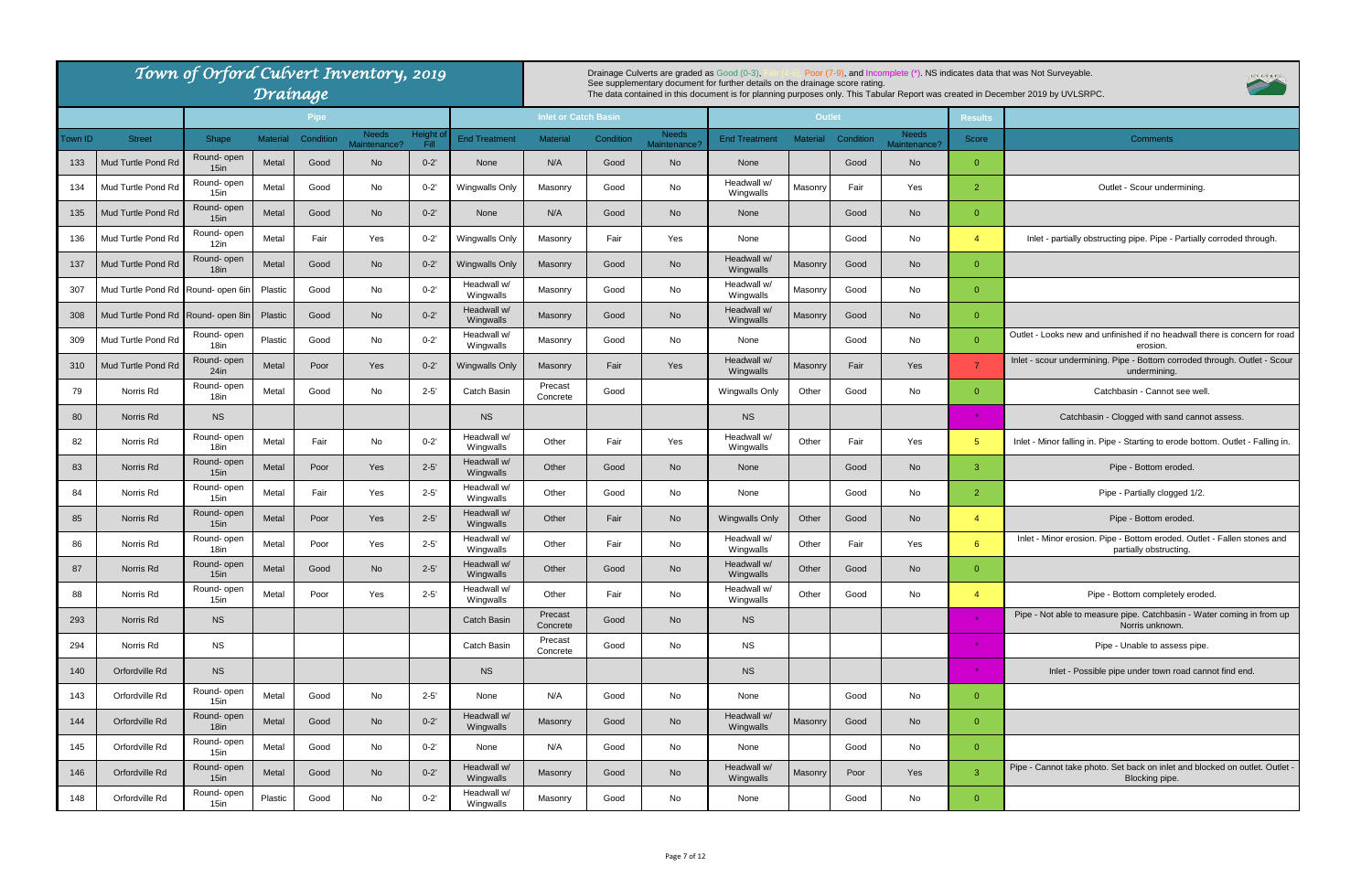

Inlet - Partially fallen in and sediment build up blocking pipe.

|         |                     | Town of Orford Culvert Inventory, 2019 | Drainage        |             |              |          |                                     |                             |           | Drainage Culverts are graded as Good (0-3). | See supplementary document for further details on the drainage score rating. |                 |           |              |                | Poor (7-9), and Incomplete (*). NS indicates data that was Not Surveyable.<br>The data contained in this document is for planning purposes only. This Tabular Report was created in December 2019 by UVLSRPC. |
|---------|---------------------|----------------------------------------|-----------------|-------------|--------------|----------|-------------------------------------|-----------------------------|-----------|---------------------------------------------|------------------------------------------------------------------------------|-----------------|-----------|--------------|----------------|---------------------------------------------------------------------------------------------------------------------------------------------------------------------------------------------------------------|
|         |                     |                                        |                 | <b>Pipe</b> | <b>Needs</b> | Height o |                                     | <b>Inlet or Catch Basin</b> |           | <b>Needs</b>                                |                                                                              | <b>Outlet</b>   |           | <b>Needs</b> | <b>Results</b> |                                                                                                                                                                                                               |
| Town ID | <b>Street</b>       | Shape<br>Round- open                   | <b>Material</b> | Condition   | Maintenance? | Fill     | <b>End Treatment</b><br>Headwall w/ | <b>Material</b>             | Condition | Maintenance?                                | <b>End Treatment</b><br>Headwall w/                                          | <b>Material</b> | Condition | Maintenance? | <b>Score</b>   | <b>Comments</b>                                                                                                                                                                                               |
| 149     | Orfordville Rd      | 18 <sub>in</sub>                       | Metal           | Good        | No           | $0 - 2'$ | Wingwalls                           | Masonry                     | Fair      | Yes                                         | Wingwalls                                                                    | Masonry         | Good      | <b>No</b>    | $\overline{2}$ | Inlet - Leaves and acorns                                                                                                                                                                                     |
| 150     | Orfordville Rd      | Round- open 9in                        | Metal           | Good        | Yes          | $2 - 5'$ | None                                | N/A                         | Poor      | Yes                                         | None                                                                         |                 | Good      | No           | -3             | Inlet - Buried. Pipe - Inlet bur                                                                                                                                                                              |
| 151     | Orfordville Rd      | Round-open<br>15 <sub>in</sub>         | Metal           | Poor        | Yes          | $0 - 2'$ | None                                | N/A                         | Good      | <b>No</b>                                   | None                                                                         |                 | Fair      | Yes          | 5 <sup>5</sup> | Pipe - Clogged on outlet side. Outlet - Se                                                                                                                                                                    |
| 152     | Orfordville Rd      | Round-open<br>18in                     | Metal           | Good        | No           | $0 - 2'$ | Headwall w/<br>Wingwalls            | Masonry                     | Good      | No                                          | <b>Wingwalls Only</b>                                                        | Masonry         | Good      | No           | $\overline{0}$ |                                                                                                                                                                                                               |
| 153     | Orfordville Rd      | Round-open<br>18 <sub>in</sub>         | <b>Plastic</b>  | Good        | <b>No</b>    | $0 - 2'$ | Headwall w/<br>Wingwalls            | Masonry                     | Good      | <b>No</b>                                   | None                                                                         |                 | Good      | <b>No</b>    | $\overline{0}$ |                                                                                                                                                                                                               |
| 155     | Orfordville Rd      | Round-open<br>12in                     | Metal           | Fair        | No           | $2 - 5'$ | <b>Headwall Only</b>                | Masonry                     | Fair      | Yes                                         | None                                                                         |                 | Poor      | Yes          | $6^{\circ}$    | Inlet - Half blocked by sediment and gravel. Outlet<br>fell.                                                                                                                                                  |
| 313     | Orfordville Rd      | Elliptical- open<br>34in x 20in        | Metal           | Good        | <b>No</b>    | $0 - 2'$ | Headwall w/<br>Wingwalls            | Masonry                     | Good      | <b>No</b>                                   | None                                                                         |                 | Good      | <b>No</b>    | $\overline{0}$ |                                                                                                                                                                                                               |
| 314     | Orfordville Rd      | Round- open<br>18in                    | Plastic         | Good        | No           | $0 - 2'$ | Headwall w/<br>Wingwalls            | Masonry                     | Good      | No                                          | None                                                                         |                 | Good      | No           | $\overline{0}$ |                                                                                                                                                                                                               |
| 315     | Orfordville Rd      | Round- open<br>15 <sub>in</sub>        | Plastic         | Good        | <b>No</b>    | $2 - 5'$ | Headwall w/<br>Wingwalls            | Masonry                     | Good      | <b>No</b>                                   | None                                                                         |                 | Good      | <b>No</b>    | $\overline{0}$ |                                                                                                                                                                                                               |
| 235     | Piermont Heights Rd | Round- open<br>15in                    | Concrete        | Fair        | Yes          | $0 - 2'$ | Headwall w/<br>Wingwalls            | Masonry                     | Fair      | Yes                                         | None                                                                         |                 | Good      | No           | $\overline{4}$ | Inlet - Minor erosion and falling in. Pipe                                                                                                                                                                    |
| 237     | Piermont Heights Rd | <b>NS</b>                              |                 |             |              |          | <b>NS</b>                           |                             |           |                                             | <b>NS</b>                                                                    |                 |           |              | $\star$        | Inlet - Markers here but cannot find pipe may I                                                                                                                                                               |
| 240     | Piermont Heights Rd | <b>NS</b>                              | Metal           | Poor        | Yes          | $0 - 2'$ | None                                | N/A                         | Fair      | Yes                                         | Headwall Only                                                                | Masonry         | Fair      | Yes          | $\overline{7}$ | Inlet - Sediment and debris blocking. Pipe - 3/4 clo<br>Sediment build up.                                                                                                                                    |
| 241     | Piermont Heights Rd | Round-open<br>$15$ in                  | Metal           | Fair        | <b>No</b>    | $0 - 2'$ | Headwall w/<br>Wingwalls            | Masonry                     | Good      | No                                          | Headwall w/<br>Wingwalls                                                     | Masonry         | Good      | <b>No</b>    | 1              | Pipe - Almost corroded throu                                                                                                                                                                                  |
| 242     | Piermont Heights Rd | Round-open<br>18in                     | Metal           | Fair        | Yes          | $0 - 2'$ | Headwall w/<br>Wingwalls            | Masonry                     | Good      | No                                          | Headwall w/<br>Wingwalls                                                     | Masonry         | Good      | No           | $\overline{2}$ | Pipe - Partially corroded throu                                                                                                                                                                               |
| 243     | Piermont Heights Rd | Round- open<br>18 <sub>in</sub>        | Metal           | Fair        | <b>No</b>    | $0 - 2'$ | <b>Headwall Only</b>                | Masonry                     | Good      | <b>No</b>                                   | <b>Headwall Only</b>                                                         | Masonry         | Good      | <b>No</b>    | 1              | Pipe - Slightly deformed.                                                                                                                                                                                     |
| 244     | Piermont Heights Rd | Round- open<br>15in                    | Metal           | Fair        | No           | $2 - 5'$ | Headwall w/<br>Wingwalls            | Masonry                     | Good      | No                                          | Headwall w/<br>Wingwalls                                                     | Masonry         | Good      | No           | 1              | Pipe - Starting to corrode through                                                                                                                                                                            |
| 245     | Piermont Heights Rd | Round- open<br>18in                    | Metal           | Good        | <b>No</b>    | $0 - 2'$ | None                                | N/A                         | Good      | <b>No</b>                                   | Headwall w/<br>Wingwalls                                                     | Masonry         | Good      | <b>No</b>    | $\overline{0}$ |                                                                                                                                                                                                               |
| 248     | Piermont Heights Rd | Round- open<br>18in                    | Metal           | Good        | No           | $2 - 5'$ | Headwall w/<br>Wingwalls            | Masonry                     | Good      | No                                          | Headwall w/<br>Wingwalls                                                     | Masonry         | Good      | No           | $\overline{0}$ |                                                                                                                                                                                                               |
| 343     | Piermont Heights Rd | Round- open<br>18in                    | Plastic         | Good        | <b>No</b>    | $0 - 2'$ | None                                | N/A                         | Good      | No                                          | None                                                                         |                 | Good      | <b>No</b>    | $\overline{0}$ |                                                                                                                                                                                                               |
| 344     | Piermont Heights Rd | Round- open<br>15in                    | Metal           | Fair        | No           | $0 - 2'$ | Headwall w/<br>Wingwalls            | Masonry                     | Good      | No                                          | Headwall w/<br>Wingwalls                                                     | Masonry         | Good      | No           | 1              | Pipe - 1/4 clogged with san                                                                                                                                                                                   |
| 255     | Prettyman Rd        | Round- open<br>18 <sub>in</sub>        | Metal           | Good        | No           | $0 - 2'$ | None                                | N/A                         | Good      | No                                          | None                                                                         |                 | Good      | <b>No</b>    | $\overline{0}$ |                                                                                                                                                                                                               |
| 256     | Prettyman Rd        | Round- open<br>12in                    | Metal           | Good        | No           | $0 - 2'$ | Headwall w/<br>Wingwalls            | Masonry                     | Fair      | Yes                                         | Headwall w/<br>Wingwalls                                                     | Masonry         | Good      | No           | 2 <sup>7</sup> | Inlet - Partially fallen in and sediment build                                                                                                                                                                |
| 257     | Prettyman Rd        | Round- open<br>18 <sub>in</sub>        | Metal           | Fair        | Yes          | $0 - 2'$ | Headwall w/<br>Wingwalls            | Masonry                     | Good      | No                                          | Headwall w/<br>Wingwalls                                                     | Masonry         | Fair      | Yes          | $\overline{4}$ | Inlet - A little erosion behind. Pipe - Clogged halt<br>Sediment and debris build u                                                                                                                           |
| 258     | Prettyman Rd        | Round- open<br>15 <sub>in</sub>        | Metal           | Good        | No           | $0 - 2'$ | None                                | N/A                         | Good      | No                                          | None                                                                         |                 | Good      | No           | $\overline{0}$ |                                                                                                                                                                                                               |
| 165     | Quinttown Rd        | Round- open<br>12in                    | Plastic         | Fair        | Yes          | $2 - 5'$ | Headwall w/<br>Wingwalls            | Other                       | Poor      | Yes                                         | None                                                                         |                 | Good      | <b>No</b>    | 5 <sub>5</sub> | Inlet - Sediment build up headwall fallen in veget<br>inlet side.                                                                                                                                             |
| 167     | Quinttown Rd        | Round- open<br>15in                    | Metal           | Good        | No           | $2 - 5'$ | <b>Headwall Only</b>                | Other                       | Fair      | No                                          | None                                                                         |                 | Good      | No           | 1              |                                                                                                                                                                                                               |

Inlet - A little erosion behind. Pipe - Clogged half at outlet side. Outlet - Sediment and debris build up.

Inlet - Sediment build up headwall fallen in vegetation. Pipe - Deformed inlet side.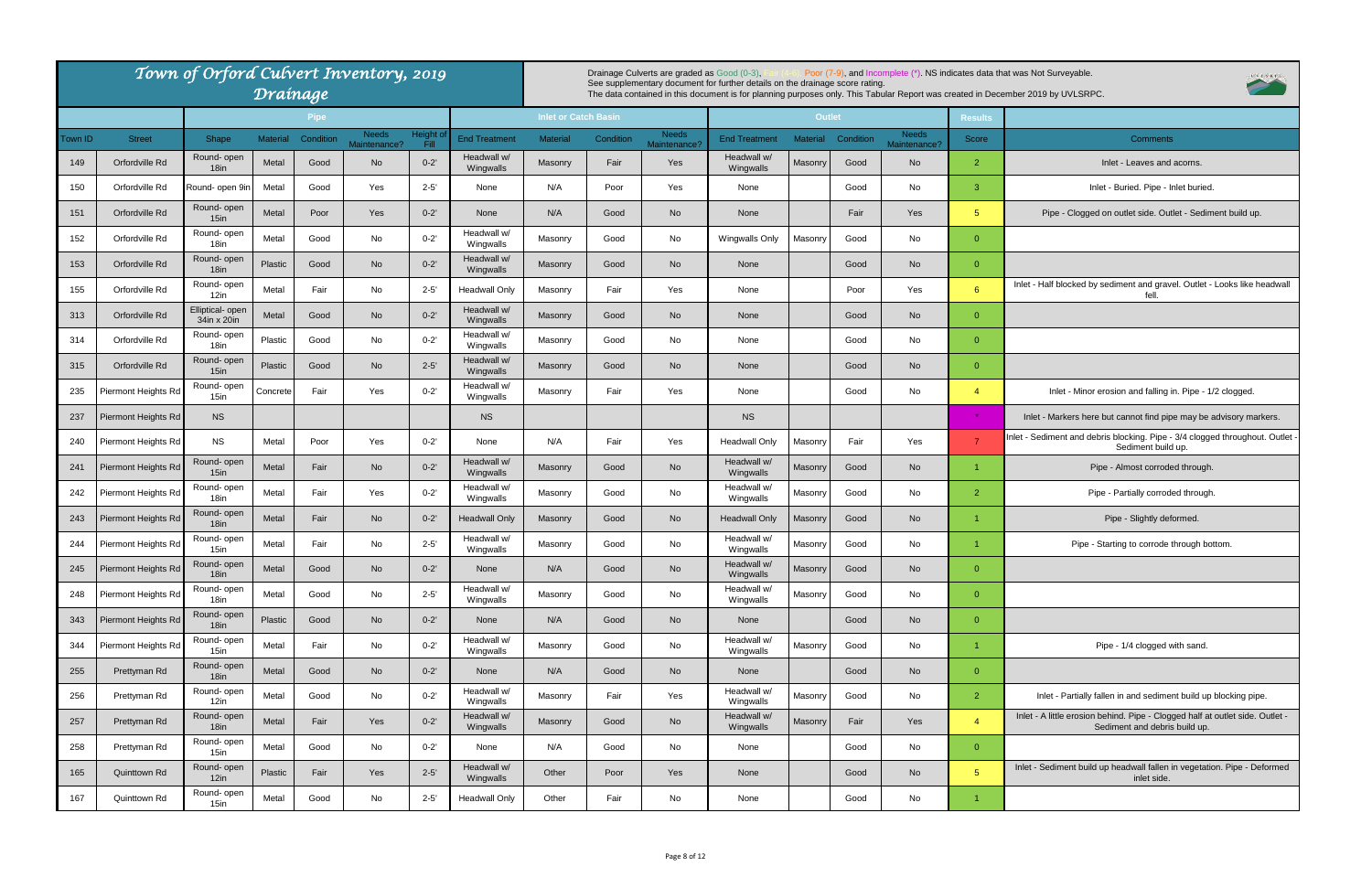Pipe - Pipe deformed see outlet. Outlet - Headwall at risk of blocking pipe; high erosion undermining.

Inlet - Erosion at risk of caving in. Outlet - Minor erosion.

|         |                 | Town of Orford Culvert Inventory, 2019 | Drainage        |             |                              |                   |                          |                             |           | Drainage Culverts are graded as Good (0-3). | See supplementary document for further details on the drainage score rating. |                 |           |                              |                 | Poor (7-9), and Incomplete (*). NS indicates data that was Not Surveyable.<br>The data contained in this document is for planning purposes only. This Tabular Report was created in December 2019 by UVLSRPC. |
|---------|-----------------|----------------------------------------|-----------------|-------------|------------------------------|-------------------|--------------------------|-----------------------------|-----------|---------------------------------------------|------------------------------------------------------------------------------|-----------------|-----------|------------------------------|-----------------|---------------------------------------------------------------------------------------------------------------------------------------------------------------------------------------------------------------|
|         |                 |                                        |                 | <b>Pipe</b> |                              |                   |                          | <b>Inlet or Catch Basin</b> |           |                                             |                                                                              | <b>Outlet</b>   |           |                              | <b>Results</b>  |                                                                                                                                                                                                               |
| Town ID | <b>Street</b>   | Shape                                  | <b>Material</b> | Condition   | <b>Needs</b><br>Maintenance? | Height c<br>-Fill | End Treatment            | <b>Material</b>             | Condition | <b>Needs</b><br>Maintenance?                | <b>End Treatment</b>                                                         | <b>Material</b> | Condition | <b>Needs</b><br>Maintenance? | Score           | <b>Comments</b>                                                                                                                                                                                               |
| 168     | Quinttown Rd    | Round- open<br>18in x 13in             | Metal           | Fair        | Yes                          | $0 - 2'$          | Headwall w/<br>Wingwalls | Other                       | Fair      | <b>No</b>                                   | <b>Wingwalls Only</b>                                                        | Other           | Fair      | Yes                          | $5\phantom{.0}$ | Pipe - Squished quarter clogged inlet. Out                                                                                                                                                                    |
| 169     | Quinttown Rd    | Round- open<br>18in                    | Plastic         | Good        | No                           | $0 - 2'$          | Headwall w/<br>Wingwalls | Other                       | Fair      | No                                          | <b>Headwall Only</b>                                                         | Other           | Fair      | Yes                          | $\mathbf{3}$    | Outlet - Roadway erosion behind heady                                                                                                                                                                         |
| 170     | Quinttown Rd    | Round-open<br>15 <sub>in</sub>         | Metal           | Fair        | <b>No</b>                    | $2 - 5'$          | None                     | N/A                         | Good      | <b>No</b>                                   | <b>Headwall Only</b>                                                         | Other           | Poor      | Yes                          | $\overline{4}$  | Pipe - Pipe deformed see outlet. Outlet - Headwa<br>high erosion undermining                                                                                                                                  |
| 171     | Quinttown Rd    | Round- open<br>18 <sub>in</sub>        | Metal           | Poor        | Yes                          | $0 - 2'$          | None                     | N/A                         | Good      | No                                          | None                                                                         |                 | Good      | No                           | 3               | Pipe - Eroded pipe.                                                                                                                                                                                           |
| 172     | Quinttown Rd    | Round- open<br>18in                    | Metal           | Good        | <b>No</b>                    | $0 - 2'$          | Headwall w/<br>Wingwalls | Other                       | Good      | <b>No</b>                                   | Headwall w/<br>Wingwalls                                                     | Other           | Fair      | <b>No</b>                    |                 |                                                                                                                                                                                                               |
| 173     | Quinttown Rd    | Round-open<br>18in                     | Metal           | Good        | No                           | $0 - 2'$          | Headwall w/<br>Wingwalls | Other                       | Fair      | Yes                                         | Headwall w/<br>Wingwalls                                                     | Other           | Fair      | No                           | 3               | Inlet - Erosion at risk of caving in. Outlet                                                                                                                                                                  |
| 174     | Quinttown Rd    | Round- open<br>18 <sub>in</sub>        | Plastic         | Good        | No                           | $0 - 2'$          | Headwall w/<br>Wingwalls | Other                       | Good      | <b>No</b>                                   | Headwall w/<br>Wingwalls                                                     | Other           | Good      | <b>No</b>                    | $\overline{0}$  |                                                                                                                                                                                                               |
| 175     | Quinttown Rd    | Round- open<br>18in                    | Metal           | Good        | No                           | $0 - 2'$          | Wingwalls Only           | Other                       | Fair      | No                                          | Headwall w/<br>Wingwalls                                                     | Other           | Good      | No                           | 1               | Inlet - Minor erosion.                                                                                                                                                                                        |
| 176     | Quinttown Rd    | Round- open<br>18in                    | Metal           | Good        | No                           | $0 - 2'$          | <b>Wingwalls Only</b>    | Other                       | Good      | <b>No</b>                                   | Wingwalls Only                                                               | Other           | Fair      | Yes                          | $\overline{2}$  | Outlet - Minor Erosion.                                                                                                                                                                                       |
| 177     | Quinttown Rd    | Round- open<br>18 <sub>in</sub>        | Metal           | Fair        | Yes                          | $2 - 5'$          | None                     | N/A                         | Good      | No                                          | Headwall w/<br>Wingwalls                                                     | Other           | Good      | No                           | $\overline{2}$  | Pipe - 1/4clogged at outlet. Outlet - Runoff from ro<br>nearby.                                                                                                                                               |
| 179     | Quinttown Rd    | Round-open<br>18 <sub>in</sub>         | Plastic         | Good        | No                           | $0 - 2'$          | Headwall w/<br>Wingwalls | Other                       | Good      | <b>No</b>                                   | <b>Headwall Only</b>                                                         | Other           | Good      | <b>No</b>                    | $\overline{0}$  |                                                                                                                                                                                                               |
| 180     | Quinttown Rd    | Round- open<br>16in                    | Plastic         | Good        | No                           | $0 - 2'$          | Headwall w/<br>Wingwalls | Other                       | Good      | No                                          | Headwall w/<br>Wingwalls                                                     | Other           | Good      | No                           | $\overline{0}$  |                                                                                                                                                                                                               |
| 181     | Quinttown Rd    | Round- open<br>22in                    | Metal           | Fair        | <b>No</b>                    | $0 - 2'$          | Headwall w/<br>Wingwalls | Other                       | Poor      | Yes                                         | <b>Headwall Only</b>                                                         | Other           | Fair      | Yes                          | 6               | Inlet - Fallen in. Outlet - Vegetation b                                                                                                                                                                      |
| 182     | Quinttown Rd    | Round-open<br>15in                     | Metal           | Good        | No                           | $0 - 2'$          | Headwall w/<br>Wingwalls | Other                       | Fair      | Yes                                         | Headwall w/<br>Wingwalls                                                     | Other           | Fair      | No                           | 3               | Inlet - Danger of rocks fallin                                                                                                                                                                                |
| 183     | Quinttown Rd    | Round- open<br>15 <sub>in</sub>        | Metal           | Good        | <b>No</b>                    | $0 - 2'$          | <b>Headwall Only</b>     | Other                       | Good      | <b>No</b>                                   | <b>Headwall Only</b>                                                         | Other           | Good      | <b>No</b>                    | $\overline{0}$  |                                                                                                                                                                                                               |
| 184     | Quinttown Rd    | Round- open<br>18in                    | Metal           | Good        | No                           | $0 - 2'$          | Headwall Only            | Other                       | Good      | No                                          | Wingwalls Only                                                               | Other           | Good      | No                           | $\overline{0}$  | Pipe - Poor gps.                                                                                                                                                                                              |
| 187     | Quinttown Rd    | Round- open 8in                        | Metal           | Good        | <b>No</b>                    | $0 - 2'$          | <b>Headwall Only</b>     | Other                       | Good      | <b>No</b>                                   | <b>Headwall Only</b>                                                         | Other           | Good      | <b>No</b>                    | $\overline{0}$  |                                                                                                                                                                                                               |
| 334     | Quinttown Rd    | Round- open<br>18in                    | Metal           | Fair        | No                           | $0 - 2'$          | Headwall w/<br>Wingwalls | Other                       | Good      | No                                          | None                                                                         |                 | Good      | No                           |                 |                                                                                                                                                                                                               |
| 335     | Quinttown Rd    | Round- open<br>16in                    | Metal           | Good        | <b>No</b>                    | $0 - 2'$          | Headwall w/<br>Wingwalls | Other                       | Fair      | Yes                                         | <b>Headwall Only</b>                                                         | Other           | Fair      | No                           | $\mathbf{3}$    | Inlet - Minor erosion.                                                                                                                                                                                        |
| 336     | Quinttown Rd    | Round- open<br>15in x 10in             | Metal           | Fair        | No                           | $0 - 2'$          | Headwall w/<br>Wingwalls | Other                       | Good      | No                                          | None                                                                         |                 | Good      | No                           | $\overline{1}$  | Pipe - Outlet side partially clo                                                                                                                                                                              |
| 337     | Quinttown Rd    | Round- open<br>18in                    | Metal           | Fair        | <b>No</b>                    | $2 - 5'$          | <b>Wingwalls Only</b>    | Other                       | Fair      | Yes                                         | Headwall w/<br>Wingwalls                                                     | Other           | Fair      | <b>No</b>                    | $\overline{4}$  | Inlet - Minor erosion.                                                                                                                                                                                        |
| 47      | <b>River Rd</b> | Round- open<br>$15$ in                 | Metal           | Poor        | Yes                          | $0 - 2'$          | None                     | N/A                         | Good      | No                                          | None                                                                         |                 | Fair      | Yes                          | 5 <sup>5</sup>  | Pipe - Completely clogged. Outlet                                                                                                                                                                             |
| 302     | Sawyer Brook Rd | Round- open<br>24in                    | Plastic         | Good        | <b>No</b>                    | $2 - 5'$          | Headwall w/<br>Wingwalls | Masonry                     | Good      | No                                          | Headwall w/<br>Wingwalls                                                     | Masonry         | Fair      | Yes                          | $\overline{2}$  | Outlet - Minor erosion running from                                                                                                                                                                           |
| 303     | Sawyer Brook Rd | Round- open<br>18in                    | Plastic         | Good        | No                           | $0 - 2'$          | Headwall w/<br>Wingwalls | Masonry                     | Good      | No                                          | None                                                                         |                 | Good      | No                           | $\overline{0}$  |                                                                                                                                                                                                               |
| 304     | Sawyer Brook Rd | Round- open<br>18 <sub>in</sub>        | Plastic         | Good        | <b>No</b>                    | $0 - 2'$          | None                     | N/A                         | Good      | <b>No</b>                                   | None                                                                         |                 | Good      | <b>No</b>                    | $\overline{0}$  |                                                                                                                                                                                                               |
| 305     | Sawyer Brook Rd | Round- open<br>24in                    | Plastic         | Good        | No                           | $2 - 5'$          | Wingwalls Only           | Masonry                     | Good      | No                                          | Headwall w/<br>Wingwalls                                                     | Masonry         | Good      | No                           | $\overline{0}$  |                                                                                                                                                                                                               |

Pipe - 1/4clogged at outlet. Outlet - Runoff from road causing some erosion nearby.

Inlet - Fallen in. Outlet - Vegetation blocking flow.

Inlet - Danger of rocks falling in.

Pipe - Outlet side partially clogged.

Pipe - Completely clogged. Outlet - Blocked up.

Outlet - Minor erosion running from road.



Pipe - Squished quarter clogged inlet. Outlet - Minor Erosion.

Outlet - Roadway erosion behind headwall see photos.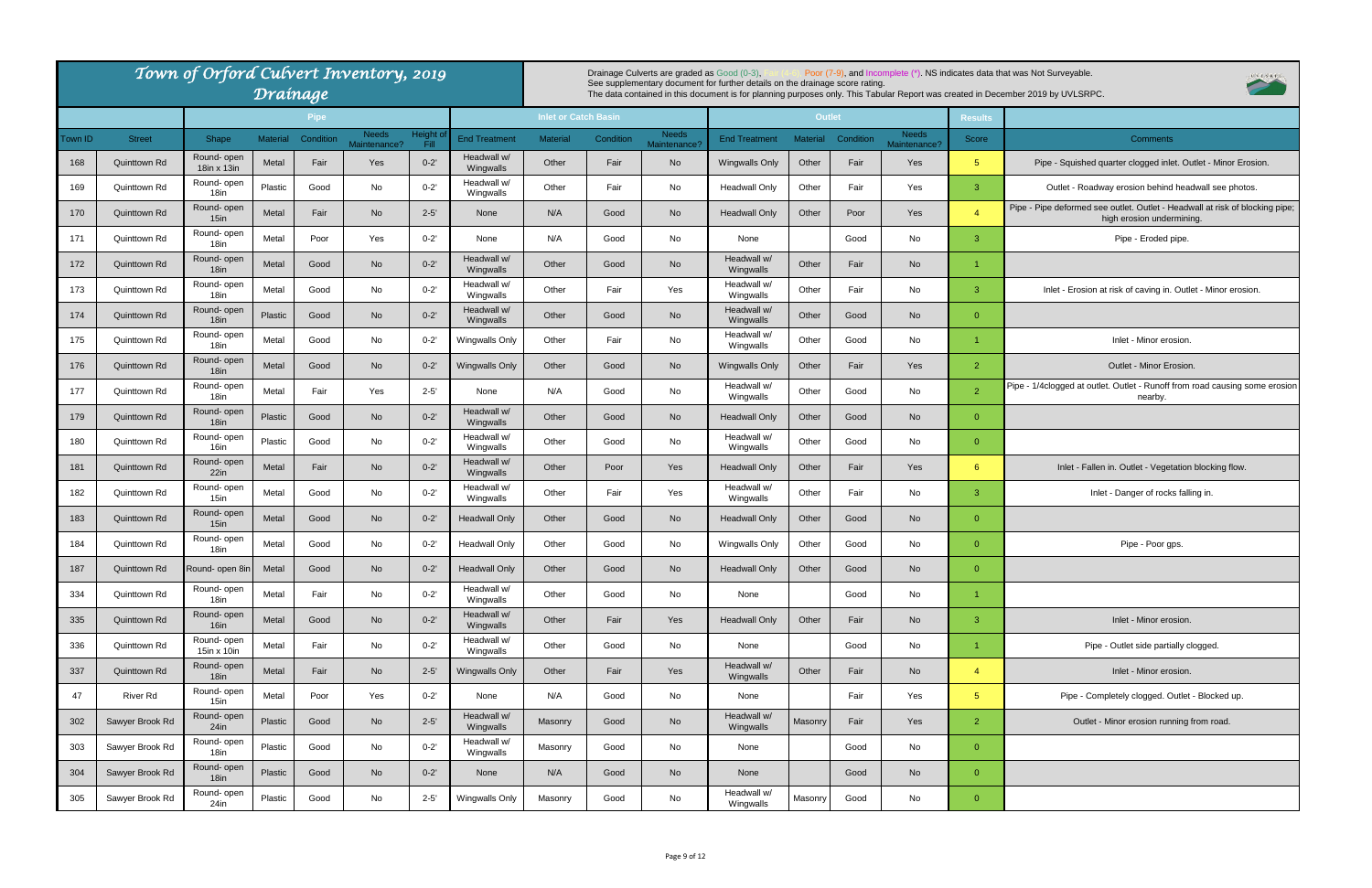|         |                           | Town of Orford Culvert Inventory, 2019 |                 | Drainage    |                              |                   |                          |                             |           | Drainage Culverts are graded as Good (0-3), | See supplementary document for further details on the drainage score rating. |                 |           |                              |                | Poor (7-9), and Incomplete (*). NS indicates data that was Not Surveyable.<br>The data contained in this document is for planning purposes only. This Tabular Report was created in December 2019 by UVLSRPC. |
|---------|---------------------------|----------------------------------------|-----------------|-------------|------------------------------|-------------------|--------------------------|-----------------------------|-----------|---------------------------------------------|------------------------------------------------------------------------------|-----------------|-----------|------------------------------|----------------|---------------------------------------------------------------------------------------------------------------------------------------------------------------------------------------------------------------|
|         |                           |                                        |                 | <b>Pipe</b> |                              |                   |                          | <b>Inlet or Catch Basin</b> |           |                                             |                                                                              | <b>Outlet</b>   |           |                              | <b>Results</b> |                                                                                                                                                                                                               |
| Town ID | <b>Street</b>             | Shape                                  | <b>Material</b> | Condition   | <b>Needs</b><br>Maintenance? | Height o<br>Fill. | <b>End Treatment</b>     | <b>Material</b>             | Condition | <b>Needs</b><br>Maintenance?                | <b>End Treatment</b>                                                         | <b>Material</b> | Condition | <b>Needs</b><br>Maintenance? | Score          | <b>Comments</b>                                                                                                                                                                                               |
| 306     | Sawyer Brook Rd           | Round- open<br>15 <sub>in</sub>        | Metal           | Good        | No                           | $0 - 2'$          | None                     | N/A                         | Fair      | Yes                                         | None                                                                         |                 | Good      | <b>No</b>                    | $\overline{2}$ | Inlet - Minor erosion and build up of sediment                                                                                                                                                                |
| 116     | Strawberry Hill Rd        | Round- open<br>12in                    | Metal           | Poor        | Yes                          | $0 - 2'$          | Headwall w/<br>Wingwalls | Masonry                     | Good      | No                                          | None                                                                         |                 | Poor      | Yes                          | $6^{\circ}$    | Pipe - Pipe deformed and clogged. Outlet - Road fal                                                                                                                                                           |
| 117     | Strawberry Hill Rd        | Round- open<br>18 <sub>in</sub>        | Metal           | Good        | <b>No</b>                    | $0 - 2'$          | Headwall w/<br>Wingwalls | Masonry                     | Good      | <b>No</b>                                   | None                                                                         |                 | Good      | <b>No</b>                    | $\overline{0}$ |                                                                                                                                                                                                               |
| 118     | Strawberry Hill Rd        | Round- open<br>15in                    | Metal           | Fair        | Yes                          | $2 - 5'$          | Wingwalls Only           | Masonry                     | Good      | No                                          | None                                                                         |                 | Good      | No                           | $\overline{2}$ | Pipe - One third clogged.                                                                                                                                                                                     |
| 119     | Strawberry Hill Rd        | Round-open<br>15in                     | Metal           | Fair        | <b>No</b>                    | $2 - 5'$          | Headwall w/<br>Wingwalls | Masonry                     | Good      | <b>No</b>                                   | Headwall w/<br>Wingwalls                                                     | Masonry         | Good      | <b>No</b>                    |                |                                                                                                                                                                                                               |
| 120     | Strawberry Hill Rd        | Round- open<br>18in                    | Plastic         | Good        | No                           | $0 - 2'$          | Headwall w/<br>Wingwalls | Masonry                     | Good      | No                                          | Headwall w/<br>Wingwalls                                                     | Masonry         | Fair      | Yes                          | $\overline{2}$ | Outlet - Mild erosion behind.                                                                                                                                                                                 |
| 121     | Strawberry Hill Rd        | Round- open<br>$18$ in                 | Metal           | Fair        | Yes                          | $0 - 2'$          | Headwall w/<br>Wingwalls | Masonry                     | Good      | No                                          | Headwall w/<br>Wingwalls                                                     | Masonry         | Fair      | Yes                          | $\overline{4}$ | Pipe - Corroding. Outlet - Erosion risk of                                                                                                                                                                    |
| 122     | Strawberry Hill Rd        | Elliptical- open<br>30in x 24in        | Metal           | Good        | No                           | $0 - 2'$          | Headwall w/<br>Wingwalls | Masonry                     | Fair      | Yes                                         | Headwall w/<br>Wingwalls                                                     | Masonry         | Good      | No                           | $\overline{2}$ | Inlet - Partially fallen in.                                                                                                                                                                                  |
| 123     | Strawberry Hill Rd        | Round- open<br>18in                    | Plastic         | Good        | <b>No</b>                    | $0 - 2'$          | Headwall w/<br>Wingwalls | Masonry                     | Good      | No                                          | Headwall w/<br>Wingwalls                                                     | Masonry         | Good      | <b>No</b>                    | $\Omega$       |                                                                                                                                                                                                               |
| 124     | Strawberry Hill Rd        | Round- open<br>18in                    | Metal           | Fair        | Yes                          | $2 - 5'$          | Wingwalls Only           | Masonry                     | Good      | No                                          | Headwall w/<br>Wingwalls                                                     | Masonry         | Good      | No                           | $\overline{2}$ | Pipe - Partially corroded.                                                                                                                                                                                    |
| 125     | Strawberry Hill Rd        | Round- open<br>12in                    | Metal           | Good        | <b>No</b>                    | $0 - 2'$          | Headwall w/<br>Wingwalls | Masonry                     | Good      | No                                          | Headwall w/<br>Wingwalls                                                     | Masonry         | Good      | <b>No</b>                    | $\overline{0}$ |                                                                                                                                                                                                               |
| 311     | Strawberry Hill Rd        | Round- open<br>24in                    | Metal           | Good        | No                           | $0 - 2'$          | Headwall w/<br>Wingwalls | Masonry                     | Good      | No                                          | Headwall w/<br>Wingwalls                                                     | Masonry         | Good      | No                           | $\overline{0}$ |                                                                                                                                                                                                               |
| 20      | <b>Tillitson Falls Rd</b> | Round- open<br>$15$ in                 | Metal           | Fair        | <b>No</b>                    | $0 - 2'$          | <b>Wingwalls Only</b>    | Other                       | Good      | <b>No</b>                                   | <b>Wingwalls Only</b>                                                        | Other           | Good      | <b>No</b>                    | 1              |                                                                                                                                                                                                               |
| 62      | Tillitson Falls Rd        | Round- open<br>15in                    | Metal           | Good        | No                           | $0 - 2'$          | Headwall w/<br>Wingwalls | Masonry                     | Fair      | Yes                                         | Headwall w/<br>Wingwalls                                                     | Masonry         | Good      | No                           | $\overline{2}$ | Inlet - Medium erosion.                                                                                                                                                                                       |
| 63      | <b>Tillitson Falls Rd</b> | Round- open<br>18 <sub>in</sub>        | Metal           | Fair        | Yes                          | $0 - 2'$          | <b>Wingwalls Only</b>    | Masonry                     | Fair      | <b>No</b>                                   | None                                                                         |                 | Good      | <b>No</b>                    | 3              | Pipe - About to corrode through.                                                                                                                                                                              |
| 64      | Tillitson Falls Rd        | Round- open<br>18in                    | Metal           | Good        | No                           | $0 - 2'$          | Headwall w/<br>Wingwalls | Masonry                     | Good      | No                                          | Headwall w/<br>Wingwalls                                                     | Masonry         | Fair      | Yes                          | $\overline{2}$ | Outlet - Partially fallen in.                                                                                                                                                                                 |
| 65      | <b>Tillitson Falls Rd</b> | Round- open<br>18 <sub>in</sub>        | Metal           | Poor        | Yes                          | $2 - 5'$          | Headwall w/<br>Wingwalls | Masonry                     | Good      | <b>No</b>                                   | Headwall w/<br>Wingwalls                                                     | Masonry         | Fair      | Yes                          | 5 <sup>5</sup> | Pipe - Corroded through bottom. Outlet - Med                                                                                                                                                                  |
| 66      | <b>Tillitson Falls Rd</b> | Round- open<br>15in                    | Metal           | Fair        | Yes                          | $0 - 2'$          | <b>Headwall Only</b>     | Masonry                     | Fair      | Yes                                         | Headwall w/<br>Wingwalls                                                     | Masonry         | Fair      | Yes                          | $6^{\circ}$    | Inlet - Sediment and debris blocking and erosion. Pipe<br>side. Outlet - Scour undermining.                                                                                                                   |
| 68      | <b>Tillitson Falls Rd</b> | Round- open<br>18 <sub>in</sub>        | Metal           | Good        | No                           | $2 - 5'$          | Headwall w/<br>Wingwalls | Masonry                     | Fair      | No                                          | None                                                                         |                 | Good      | <b>No</b>                    | 1              |                                                                                                                                                                                                               |
| 69      | Tillitson Falls Rd        | Round- open<br>18 <sub>in</sub>        | Metal           | Good        | No                           | $0 - 2'$          | Headwall w/<br>Wingwalls | Masonry                     | Good      | No                                          | None                                                                         |                 | Good      | No                           | $\overline{0}$ |                                                                                                                                                                                                               |
| 70      | <b>Tillitson Falls Rd</b> | Round- open<br>18in                    | Metal           | Good        | No                           | $0 - 2'$          | Headwall w/<br>Wingwalls | Masonry                     | Good      | No                                          | None                                                                         |                 | Good      | <b>No</b>                    | $\overline{0}$ |                                                                                                                                                                                                               |
| 72      | Tillitson Falls Rd        | Round- open<br>18in                    | Metal           | Good        | No                           | $0 - 2'$          | Wingwalls Only           | Masonry                     | Good      | No                                          | None                                                                         |                 | Fair      | No                           | 1              |                                                                                                                                                                                                               |
| 73      | <b>Tillitson Falls Rd</b> | Round- open<br>18 <sub>in</sub>        | Metal           | Good        | No                           | $0 - 2'$          | Headwall w/<br>Wingwalls | Masonry                     | Good      | No                                          | None                                                                         |                 | Good      | <b>No</b>                    | $\overline{0}$ |                                                                                                                                                                                                               |
| 74      | Tillitson Falls Rd        | Round- open<br>18in                    | Metal           | Good        | No                           | $0 - 2'$          | Headwall w/<br>Wingwalls | Masonry                     | Good      | No                                          | None                                                                         |                 | Good      | No                           | $\overline{0}$ |                                                                                                                                                                                                               |
| 75      | Tillitson Falls Rd        | Round- open<br>$24$ in                 | Metal           | Good        | <b>No</b>                    | $0 - 2'$          | Headwall w/<br>Wingwalls | Masonry                     | Good      | No                                          | Headwall w/<br>Wingwalls                                                     | Masonry         | Fair      | Yes                          | $\overline{2}$ | Outlet - Half fallin in.                                                                                                                                                                                      |
| 76      | Tillitson Falls Rd        | <b>NS</b>                              |                 | Poor        | Yes                          |                   | Headwall w/<br>Wingwalls | Masonry                     | Poor      | Yes                                         | Headwall w/<br>Wingwalls                                                     | Masonry         | Good      | No                           | $6^{\circ}$    | Inlet - Blocked by debris falling. Pipe - Cannot fi                                                                                                                                                           |

Inlet - Sediment and debris blocking and erosion. Pipe - Corroded on outlet side. Outlet - Scour undermining.

Inlet - Blocked by debris falling. Pipe - Cannot find pipe buried.



Inlet - Minor erosion and build up of sediment and debris.

Pipe - Pipe deformed and clogged. Outlet - Road falling in and erosion.

Pipe - Corroding. Outlet - Erosion risk of falling.

Pipe - Corroded through bottom. Outlet - Medium erosion.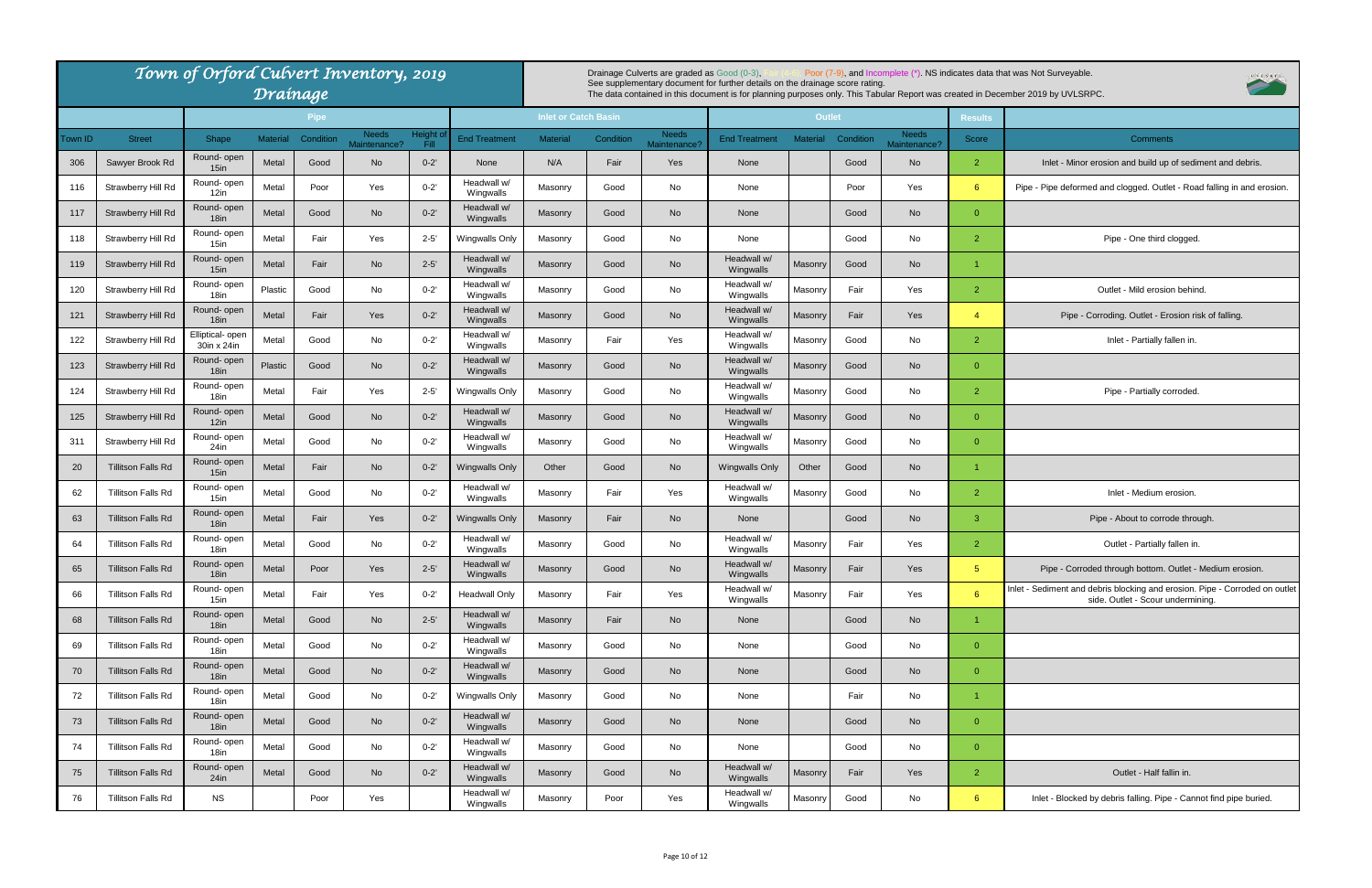| Town of Orford Culvert Inventory, 2019<br>Drainage |                                      |                                 |                 |           |                       |                   |                          |                             | Drainage Culverts are graded as Good (0-3),<br>Poor (7-9), and Incomplete (*) NS indicates data that was Not Surveyable.<br>See supplementary document for further details on the drainage score rating.<br>The data contained in this document is for planning purposes only. This Tabular Report was created in December 2019 by UVLSRPC. |                              |                          |                 |           |                              |                |                                                                                               |  |
|----------------------------------------------------|--------------------------------------|---------------------------------|-----------------|-----------|-----------------------|-------------------|--------------------------|-----------------------------|---------------------------------------------------------------------------------------------------------------------------------------------------------------------------------------------------------------------------------------------------------------------------------------------------------------------------------------------|------------------------------|--------------------------|-----------------|-----------|------------------------------|----------------|-----------------------------------------------------------------------------------------------|--|
| <b>Pipe</b>                                        |                                      |                                 |                 |           |                       |                   |                          | <b>Inlet or Catch Basin</b> |                                                                                                                                                                                                                                                                                                                                             |                              |                          | <b>Outlet</b>   |           |                              | <b>Results</b> |                                                                                               |  |
| Town ID                                            | <b>Street</b>                        | Shape                           | <b>Material</b> | Condition | Needs<br>Maintenance? | Height of<br>Fill | <b>End Treatment</b>     | <b>Material</b>             | Condition                                                                                                                                                                                                                                                                                                                                   | <b>Needs</b><br>Maintenance? | <b>End Treatment</b>     | <b>Material</b> | Condition | <b>Needs</b><br>Maintenance? | Score          | Comments                                                                                      |  |
| 77                                                 | <b>Tillitson Falls Rd</b>            | Round- open<br>15 <sub>in</sub> | <b>Plastic</b>  | Good      | No                    | $0 - 2'$          | Headwall w/<br>Wingwalls | Masonry                     | Good                                                                                                                                                                                                                                                                                                                                        | No                           | Headwall w/<br>Wingwalls | Masonry         | Good      | No                           | $\overline{0}$ |                                                                                               |  |
| -89                                                | Town Road 100                        | Round- open<br>$24$ in          | Plastic         | Good      | No                    | $0 - 2'$          | Headwall w/<br>Wingwalls | Other                       | Good                                                                                                                                                                                                                                                                                                                                        | No                           | None                     |                 | Good      | No                           | $\overline{0}$ |                                                                                               |  |
| 249                                                | Town Road 107                        | Round- open<br>$15$ in          | Metal           | Good      | No                    | $0 - 2'$          | None                     | N/A                         | Fair                                                                                                                                                                                                                                                                                                                                        | <b>Yes</b>                   | <b>Headwall Only</b>     | Masonry         | Good      | No                           | $\overline{2}$ | Inlet - Sediment build up.                                                                    |  |
| 251                                                | Town Road 107                        | Round- open<br>15in             | Plastic         | Good      | No                    | $0 - 2'$          | Headwall w/<br>Wingwalls | Masonry                     | Good                                                                                                                                                                                                                                                                                                                                        | No                           | Headwall w/<br>Wingwalls | Masonry         | Good      | No                           | $\overline{0}$ |                                                                                               |  |
| 345                                                | Town Road 107                        | <b>NS</b>                       | Metal           | Fair      | <b>Yes</b>            | $0 - 2'$          | Headwall w/<br>Wingwalls | Masonry                     | Poor                                                                                                                                                                                                                                                                                                                                        | Yes                          | <b>Wingwalls Only</b>    | Masonry         | Fair      | Yes                          | $\overline{7}$ | Inlet - Sediment and debris blocking. Pipe - 1/2 Clo<br>get size. Outlet - sediment and debri |  |
| 346                                                | Town Road 107                        | Round- open<br>12in             | Metal           | Fair      | Yes                   | $0 - 2'$          | Headwall w/<br>Wingwalls | Masonry                     | Good                                                                                                                                                                                                                                                                                                                                        | No                           | Headwall w/<br>Wingwalls | Masonry         | Good      | No                           | $\overline{2}$ | Pipe - Partially corroded.                                                                    |  |
| 164                                                | Town Road 79                         | Round- open<br>24in             | <b>Plastic</b>  | Good      | No                    | $0 - 2'$          | None                     | N/A                         | Good                                                                                                                                                                                                                                                                                                                                        | <b>No</b>                    | None                     |                 | Good      | No                           | $\overline{0}$ |                                                                                               |  |
| 246                                                | Town Road 85                         | Round- open<br>18in             | Metal           | Good      | No                    | $0 - 2'$          | Headwall w/<br>Wingwalls | Masonry                     | Good                                                                                                                                                                                                                                                                                                                                        | No                           | None                     |                 | Fair      | Yes                          | $\overline{2}$ | Outlet - Debris blocking                                                                      |  |
| 247                                                | Town Road 85                         | Round- open<br>18 <sub>in</sub> | Metal           | Good      | <b>No</b>             | $0 - 2'$          | Headwall w/<br>Wingwalls | Masonry                     | Good                                                                                                                                                                                                                                                                                                                                        | <b>No</b>                    | <b>Wingwalls Only</b>    | Masonry         | Fair      | Yes                          | $\overline{2}$ | Outlet - erosion from road along                                                              |  |
| 212                                                | Town Road 86                         | Round- open<br>12in             | Metal           | Good      | No                    | $0 - 2'$          | None                     | N/A                         | Good                                                                                                                                                                                                                                                                                                                                        | No                           | <b>Headwall Only</b>     | Masonry         | Good      | No                           | $\overline{0}$ |                                                                                               |  |
| 213                                                | Town Road 86                         | Round- open<br>15 <sub>in</sub> | <b>Plastic</b>  | Good      | <b>No</b>             | $0 - 2'$          | None                     | N/A                         | Good                                                                                                                                                                                                                                                                                                                                        | <b>No</b>                    | Headwall w/<br>Wingwalls | Masonry         | Good      | No                           | $\overline{0}$ |                                                                                               |  |
| 214                                                | Town Road 86                         | Round- open<br>15in             | Metal           | Good      | No                    | $2 - 5'$          | Headwall w/<br>Wingwalls | Masonry                     | Fair                                                                                                                                                                                                                                                                                                                                        | Yes                          | Headwall w/<br>Wingwalls | Masonry         | Good      | No                           | $\overline{2}$ | Inlet - Sediment and debris blocki                                                            |  |
| 215                                                | Town Road 86                         | Round- open<br>15 <sub>in</sub> | Metal           | Good      | <b>No</b>             | $0 - 2'$          | <b>Headwall Only</b>     | Masonry                     | Fair                                                                                                                                                                                                                                                                                                                                        | Yes                          | None                     |                 | Good      | No                           | $\overline{2}$ | Inlet - Minor sediment build up bloc                                                          |  |
| 45                                                 | <b>Townshed Rd</b>                   | Round- open<br>12in             | Plastic         | Good      | No                    | $0 - 2'$          | None                     | N/A                         | Fair                                                                                                                                                                                                                                                                                                                                        | Yes                          | None                     |                 | Good      | No                           | $\overline{2}$ | Inlet - Minor blocking. Pipe - Outlet plastic pi                                              |  |
| 46                                                 | Townshed Rd                          | Round- open<br>18 <sub>in</sub> | Metal           | Fair      | Yes                   | $0 - 2'$          | Headwall w/<br>Wingwalls | Masonry                     | Good                                                                                                                                                                                                                                                                                                                                        | <b>No</b>                    | None                     |                 | Good      | No                           | $\overline{2}$ | Pipe - End of pipe at outlet rusted and                                                       |  |
| 299                                                | Townshed Rd                          | Round- open<br>15in             | Metal           | Good      | No                    | $0 - 2'$          | Wingwalls Only           | Masonry                     | Fair                                                                                                                                                                                                                                                                                                                                        | Yes                          | Headwall w/<br>Wingwalls | Masonry         | Good      | No                           | $\overline{2}$ | Inlet - debris and leaves.                                                                    |  |
| 50                                                 | <b>Upper Baker Pond</b><br>Rd        | Round- open<br>24in             | Metal           | Good      | <b>No</b>             | $0 - 2'$          | <b>Catch Basin</b>       | Precast<br>Concrete         | Good                                                                                                                                                                                                                                                                                                                                        | <b>No</b>                    | Headwall w/<br>Wingwalls | Masonry         | Good      | No                           | $\overline{0}$ |                                                                                               |  |
| 217                                                | <b>Upper Baker Pond</b><br>Rd        | Round- open<br>15in             | Plastic         | Good      | No                    | $0 - 2'$          | Headwall w/<br>Wingwalls | Masonry                     | Good                                                                                                                                                                                                                                                                                                                                        | No                           | None                     |                 | Good      | No                           | $\overline{0}$ |                                                                                               |  |
| 218                                                | <b>Upper Baker Pond</b><br>Rd        | Round- open<br>18in             | Plastic         | Good      | <b>No</b>             | $0 - 2'$          | Headwall w/<br>Wingwalls | Masonry                     | Fair                                                                                                                                                                                                                                                                                                                                        | Yes                          | None                     |                 | Good      | No                           | $\overline{2}$ | Inlet - Partially blocked with sediment                                                       |  |
| 219                                                | Upper Baker Pond<br>Rd               | Round- open<br>18in             | Plastic         | Good      | No                    | $0 - 2'$          | Headwall w/<br>Wingwalls | Masonry                     | Good                                                                                                                                                                                                                                                                                                                                        | No                           | Headwall w/<br>Wingwalls | Masonry         | Good      | No                           | $\overline{0}$ |                                                                                               |  |
| 220                                                | <b>Upper Baker Pond</b><br>Rd        | Round- open<br>18 <sub>in</sub> | Plastic         | Good      | <b>No</b>             | $0 - 2'$          | Headwall w/<br>Wingwalls | Masonry                     | Fair                                                                                                                                                                                                                                                                                                                                        | Yes                          | Headwall w/<br>Wingwalls | Masonry         | Good      | No                           | $\overline{2}$ | Inlet - Scour undermining and erosion                                                         |  |
| 221                                                | Upper Baker Pond<br>Rd               | Round- open<br>15in             | Plastic         | Good      | No                    | $0 - 2'$          | Headwall w/<br>Wingwalls | Masonry                     | Fair                                                                                                                                                                                                                                                                                                                                        | Yes                          | None                     |                 | Good      | No                           | $\overline{2}$ | Inlet - Sediment build up partially blo                                                       |  |
| 222                                                | <b>Upper Baker Pond</b><br>Rd        | Round- open<br>$15$ in          | Metal           | Good      | <b>No</b>             | $2 - 5'$          | Headwall w/<br>Wingwalls | Masonry                     | Fair                                                                                                                                                                                                                                                                                                                                        | <b>No</b>                    | Headwall w/<br>Wingwalls | Masonry         | Good      | <b>No</b>                    |                | Inlet - Minor erosion.                                                                        |  |
| 223                                                | Upper Baker Pond<br>Rd               | Round- open<br>24in             | Metal           | Good      | No                    | $0 - 2'$          | Headwall w/<br>Wingwalls | Masonry                     | Good                                                                                                                                                                                                                                                                                                                                        | No                           | Headwall w/<br>Wingwalls | Masonry         | Good      | No                           | $\overline{0}$ |                                                                                               |  |
| 224                                                | <b>Upper Baker Pond</b><br><b>Rd</b> | Round- open<br>12in             | Metal           | Fair      | <b>Yes</b>            | $2 - 5'$          | Headwall w/<br>Wingwalls | Masonry                     | Good                                                                                                                                                                                                                                                                                                                                        | <b>No</b>                    | None                     |                 | Good      | No                           | $\overline{2}$ | Pipe - Deformed a bit on outlet bloc                                                          |  |
| 225                                                | Upper Baker Pond<br>Rd               | Round- open<br>15in             | Metal           | Fair      | No                    | $2 - 5'$          | Headwall w/<br>Wingwalls | Masonry                     | Good                                                                                                                                                                                                                                                                                                                                        | No                           | Headwall w/<br>Wingwalls | Masonry         | Fair      | Yes                          | $\mathbf{3}$   | Pipe - 1/4 clogged on outlet side. Outlet - Sedir<br>blocking outlet.                         |  |
|                                                    |                                      |                                 |                 |           |                       |                   |                          |                             |                                                                                                                                                                                                                                                                                                                                             |                              |                          |                 |           |                              |                |                                                                                               |  |

at was Not Surveyable. UVLSRPC ember 2019 by UVLSRPC. Maintenance? Score Comments Inlet - Sediment and debris blocking. Pipe - 1/2 Clogged throughout cannot get size. Outlet - sediment and debris blocking. Pipe - Partially corroded. Outlet - erosion from road along pipe. Inlet - Sediment and debris blocking inlet. Inlet - Minor sediment build up blocking inlet. Inlet - Minor blocking. Pipe - Outlet plastic pipe, inlet deformed. Pipe - End of pipe at outlet rusted and deformed. Inlet - debris and leaves. Inlet - Partially blocked with sediment and debris. Inlet - Scour undermining and erosion of wingwalls. Inlet - Sediment build up partially blocking pipe. Inlet - Minor erosion. Pipe - Deformed a bit on outlet blocking flow. Pipe - 1/4 clogged on outlet side. Outlet - Sediment build up partially blocking outlet.